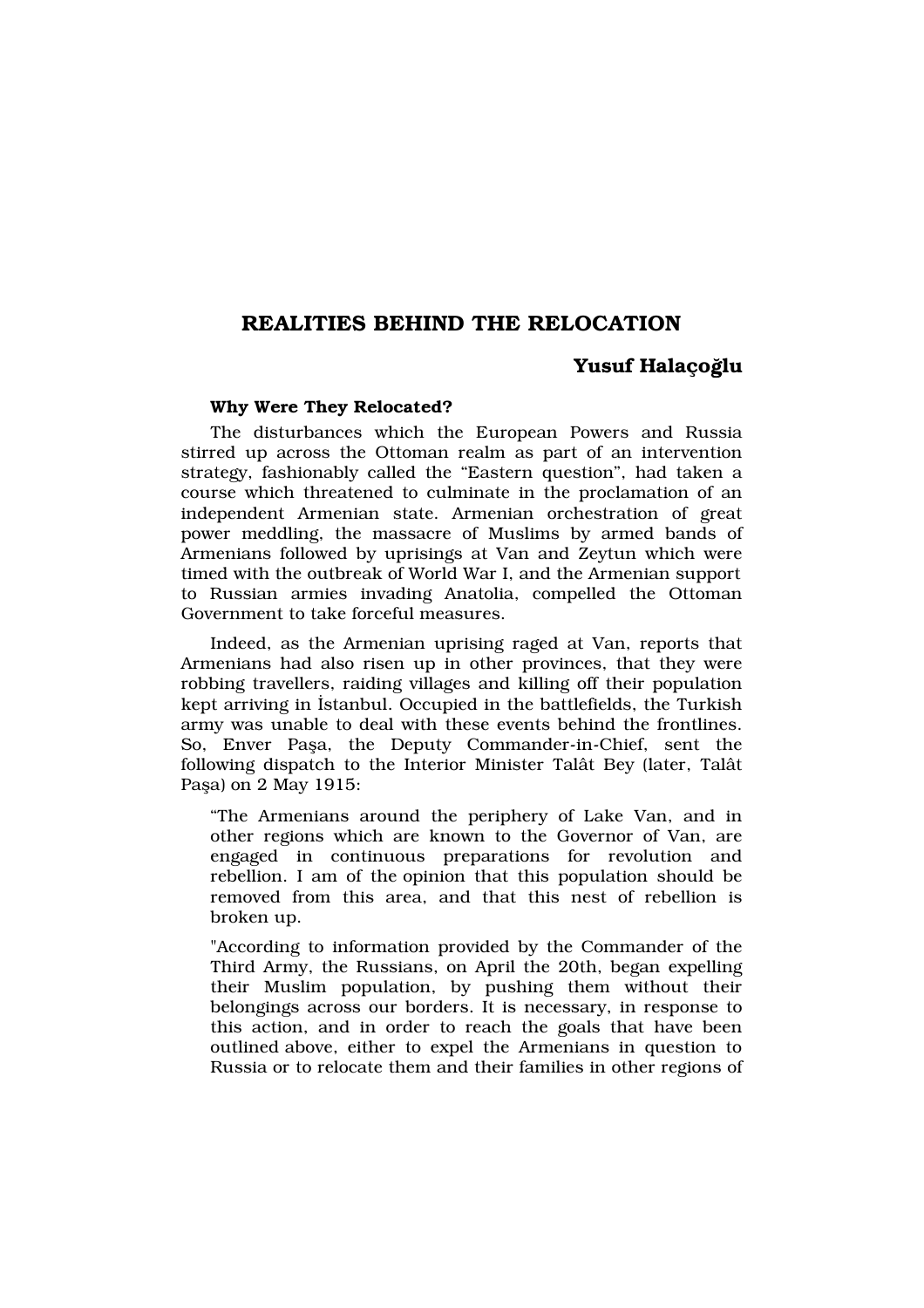Anatolia. I request that the most suitable of these alternatives be chosen and implemented. If there is no objection, I would prefer to expel the creators of these centers of rebellion and their families outside our borders, and to replace them with the Muslim refugees pushed across our borders".<sup>1</sup>

With the above directive seen as the first signal of the decision for relocation (deportation), Enver Pafla sought to disperse the Armenians in a way that they would no longer be able to rebel. Dividing the Armenians into small communities spread across the empire instead of keeping them massed in one place would rob them of the chance to stage further uprisings. Again from this directive, it is understood that its implementation is requested only in places where the Armenians staged rebellions and disturbances. In fact, special care has been shown to this point in the first deportation.

In the face of the delicate situation, Interior Minister Talât Bey was forced to start the removal without seeking a Cabinet decision and without waiting for the legislation of a provisional act, shouldering the responsibility by himself.<sup>2</sup>

# Aim of the Relocation

So far as it is clear from the documents, the relocation, which Talât Bey set in motion and was subsequently endorsed by the Cabinet, was carried out solely in areas where the security of the borders were under threat. First of these was the Erzurum, Van and Bitlis area which constituted the rear of the Caucasus and the Iran front. Second was the Mersin-‹skenderun area, the rear of the Sinai front. The Armenians in these areas were found to be collaborating with the enemy and were engaged in activities aimed to facilitate possible landings. The move was later expanded so as to cover Armenians living in other provinces where they rebelled, collaborated with the enemy and harbored Armenian terrorists. Although Catholic and Protestant Armenians were initially excluded from the scope of relocation, the ones engaged in harmful activities among these, too, were later sent away.

<sup>1</sup> Askeri Tarih Belgeleri Dergisi (Journal of Military History Documents), 81 (December 1982), Document No. 1830.

<sup>&</sup>lt;sup>2</sup> Yusuf Hikmet Bayur, **Türk nk lâb Tarihi** (History of the Turkish Revolution), III/3, Ankara, Türk Tarih Kurumu, 1991, p. 38.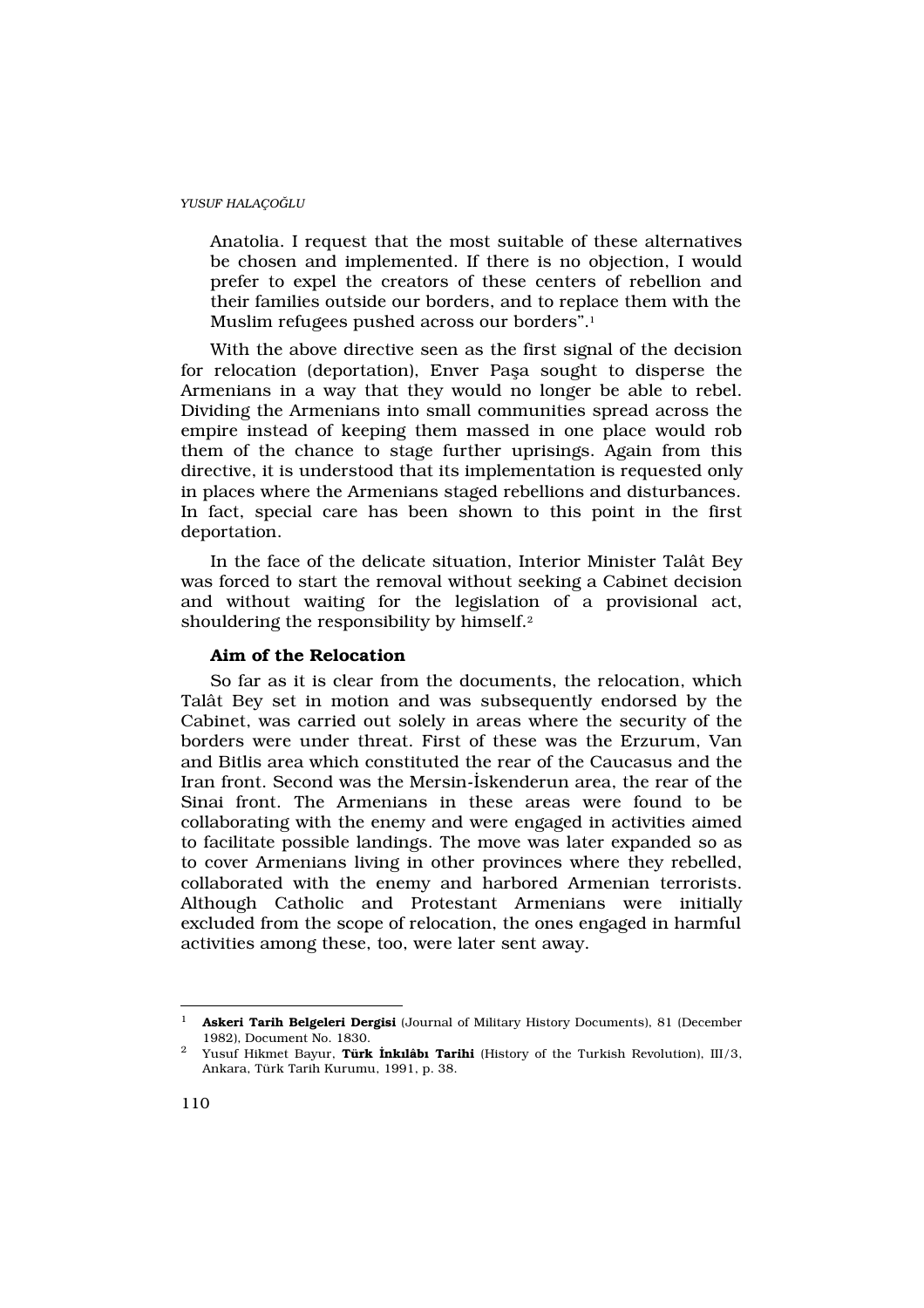Therefore, a circular dated 22 June 1331 (5 July 1915), was sent to the provinces of Adana, Erzurum, Bitlis, Aleppo, Diyarbak›r, Syria, S›vas, Trabzon, Mamuretülaziz as well as to the Directorate of Abandoned Property in Adana and the prefectures of Zor, Marafl, Canik, Kayseri and ‹zmit, informing them that the areas allocated for the settlement of Armenians were enlarged out of necessity. This meant that they would be settled in proportion of 10% to the Muslim population, in the following manner:

(1) At the eastern and southern regions of the Mosul province including the sanjaq of Kirkuk with its villages and townships as near as 80 kilometers to the Iranian border;

(2) East and south of the sanjaq of Zor, including the settlements in the valleys of Euphrates and Habur rivers, 25 kilometers inside the border of Diyarbak›r;

(3) All the villages and towns at the east, south and southeast of the Aleppo province except the north, at towns and villages 25 kilometers from the railroads, including the sanjaqs of Havran and Kerek in the province of Syria.<sup>3</sup>

Assailed by the adverse propaganda of the Western powers and their press, Talât Bey was compelled to furnish repeated assurances that the measures taken against the Armenians were not aimed at massacring them. Indeed, in a coded telegram sent to the governors or prefects of Hüdavendigâr, Ankara, Konya, ‹zmit, Adana, Marafl, Urfa, Aleppo, Zor, Syas, Kütahya, Karasi, Niğde, Mamuretülaziz, Diyarbak›r, Karahisar-› Sahib, Erzurum and Kayseri, the aim of deportation was explained thus:<sup>4</sup>

"The objective sought by the government in evicting the Armenians from their settlements and moving them to the areas marked for resettlement is rendering this ethnic element unable in engaging in anti-government activities and prevent them from pursuing their national aim of founding an Armenian government. The annihilation of these people is, not only out of question, but also the authorities should ensure their safety during their movement and see to it that they are properly fed, making the necessary expenditures from the

T.C. (The Republic of Turkey), Baflbakanlık (The Prime Minister's Office), Osmanlı Arflivi (The Ottoman Archives, hereafter BOA), Cipher Desk, No. 54/315.

<sup>4</sup> BOA, Cipher Desk, No. 55/292.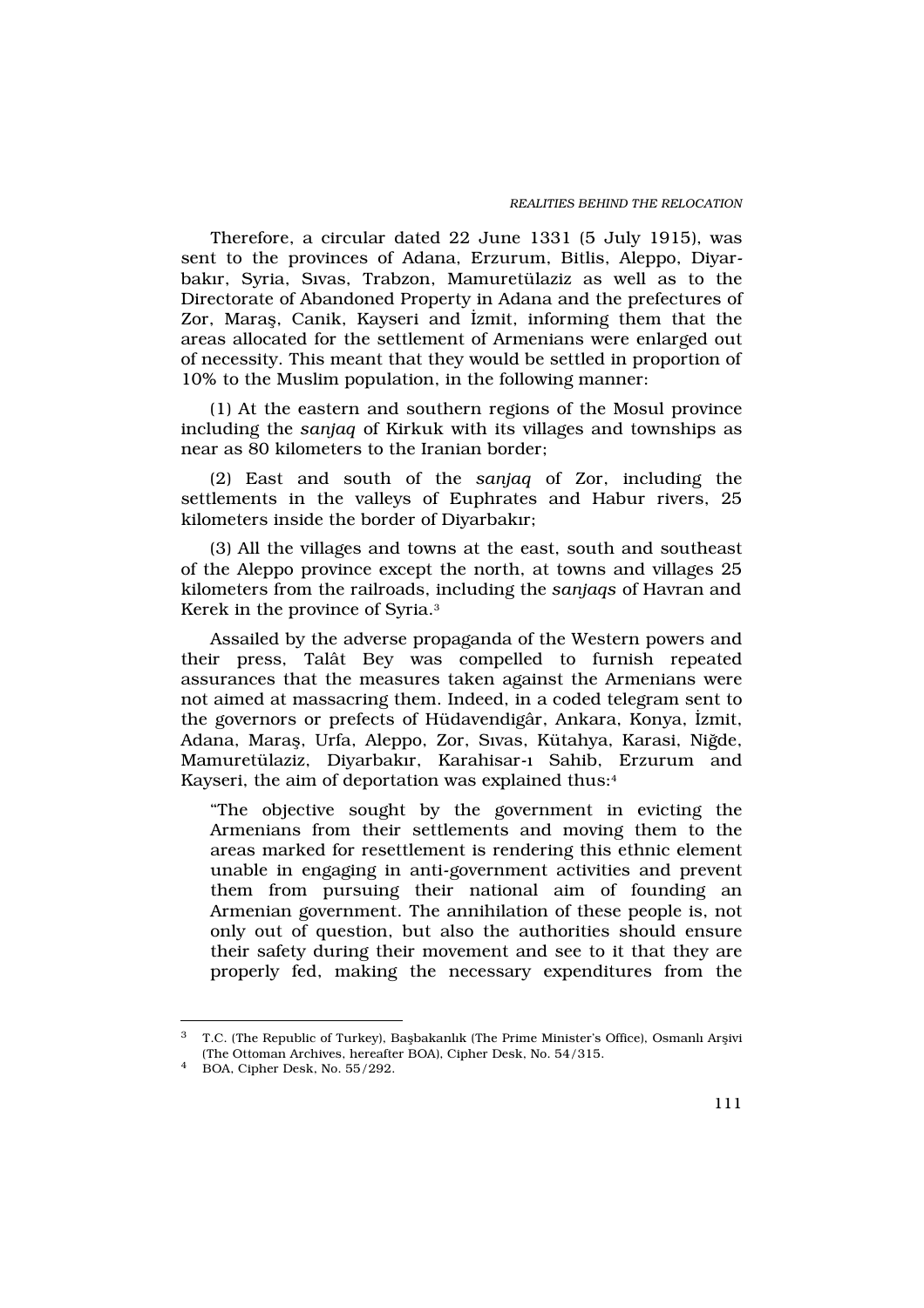Refugee Fund. Apart from those evicted and moved, the Armenians allowed to stay should be exempt from further evictions. As communicated earlier, the government has taken a firm decision not to move families of soldiers, sufficient numbers of artisans as well as Protestant and Catholic Armenians. Firm measures should be taken against those who attack the moving parties or any gendarmes or officials who instigate such attacks. These people should be immediately expelled and court-martialed. Provinces and sanjaqs will be held responsible for the recurrence of any such events."

Earlier, in a secret dispatch sent to the Ankara province on 14 May 1331 (27 May 1915), the following was noted: "The measures taken against the Armenians are solely based on the need to establish and safeguard order in the realm. That the government does not follow a destructive policy against the Armenian element is evident from the fact that Protestant and Catholic Armenians observed to have taken a neutral position for the time being were not touched…"<sup>5</sup> In fact, in another coded message sent to the provinces of Erzurum, Diyarbak›r, Mamuretülaziz, and Bitlis on 1 June 1331 (14 June 1915), those in charge were ordered to protect the lives of Armenians on the roads and even when measures become inevitable against deportees who try to escape or attack their guards, to make sure that the local people do not intervene. They were also ordered to prevent the outbreak of incidents between Armenians and Muslims that could result in fatalities and a bad image abroad for the Ottoman state.

In a coded telegram he sent to the 4th Army Command on 10 May 1331 (23 May 1915), Talât Bey provided information concerning the Armenians to be deported and listed the places he wanted to be evicted as follows: (1) Provinces of Erzurum, Van and Bitlis; (2) sanjaq of Marafl except the city itself; (3) with the exception of administrative center of the Aleppo province, all towns and villages attached to ‹skenderun, Beylan (Belen), Cisr-i fiugur and Antakya; (4) sanjaqs of Adana, Sis (Kozan) and Mersin (except the cities themselves) and the sanjaq of Cebel-i Bereket.

<sup>5</sup> BOA, Cipher Desk, No. 53/4.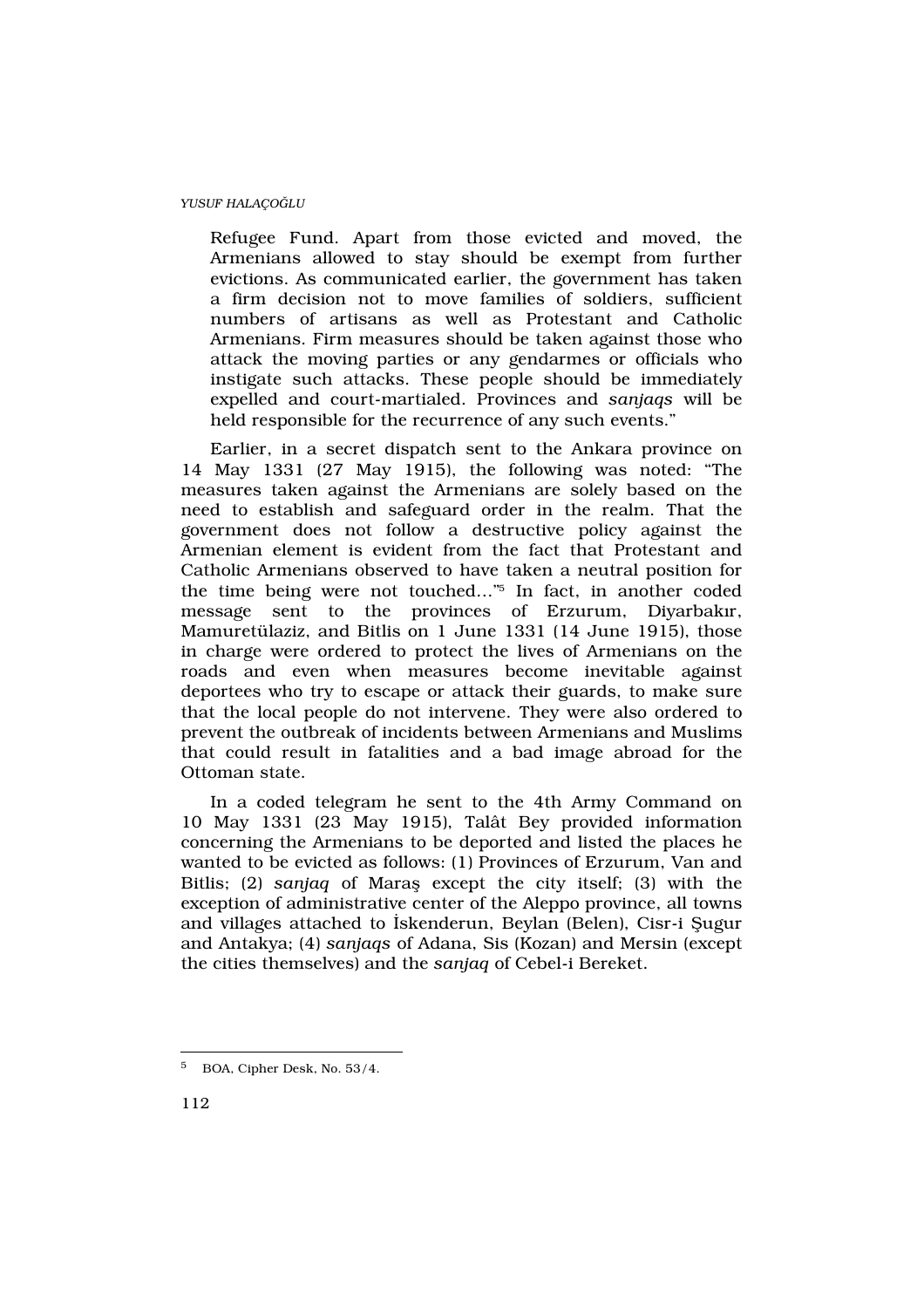The Armenians evicted from the provinces of Erzurum, Van and Bitlis would be settled at the southern part of the province of Mosul, the sanjaq of Zor and the sanjaq of Urfa except the administrative center. The Armenians removed from the Adana-Aleppo-Marafl area would go to places marked by the government at the eastern part of the Syrian province and the east and southeast of the Aleppo province and would be settled there. To supervise the process of transportation, State Inspector Ali Seydi Bey and Hamid Bey were assigned to the Adana area and Aleppo-Marafl areas respectively. Ali Seydi Bey reported at his post, accompanied by another inspector and a special treasury official. Upon reaching their destinations, the Armenians would either be resettled at the houses they were to build at the existing towns or villages, or at new villages they would set up at governmentspecified places depending on the situation and conditions in the area. It was decreed that the Armenian villages would be at least 25 kilometers away from the nearest railroad. The transportation and resettlement of the Armenians who had to be moved again were left to local authorities. Likewise, protection of the lives and property of the Armenians distributed to their final settlements were the responsibility of local officials on the route who would also make sure they were served meals and allowed to rest. The deported Armenians were allowed to take with them all their movable property. As to the unmovable, it was decreed that a detailed set of guidelines would be published and communicated to those involved.<sup>6</sup>

To ensure that the Armenians to be moved from the eastern and some of the south-eastern provinces to the south of the Diyarbak›r province, the Euphrates River valley and to the vicinity of Urfa-Süleymaniye would not become hotbeds of subversion, the High Command issued certain warnings. In a note sent to the Interior Ministry, the High Command stated that officials should pay due attention to the following: (1) The population of Armenians in their new homes should not exceed 10% of the local tribes and Muslims; (2) Villages to be set up by deported Armenians should not have more than 50 houses; (3) Resettled Armenian families

<sup>6</sup> BOA, Cipher Desk, No. 53/94.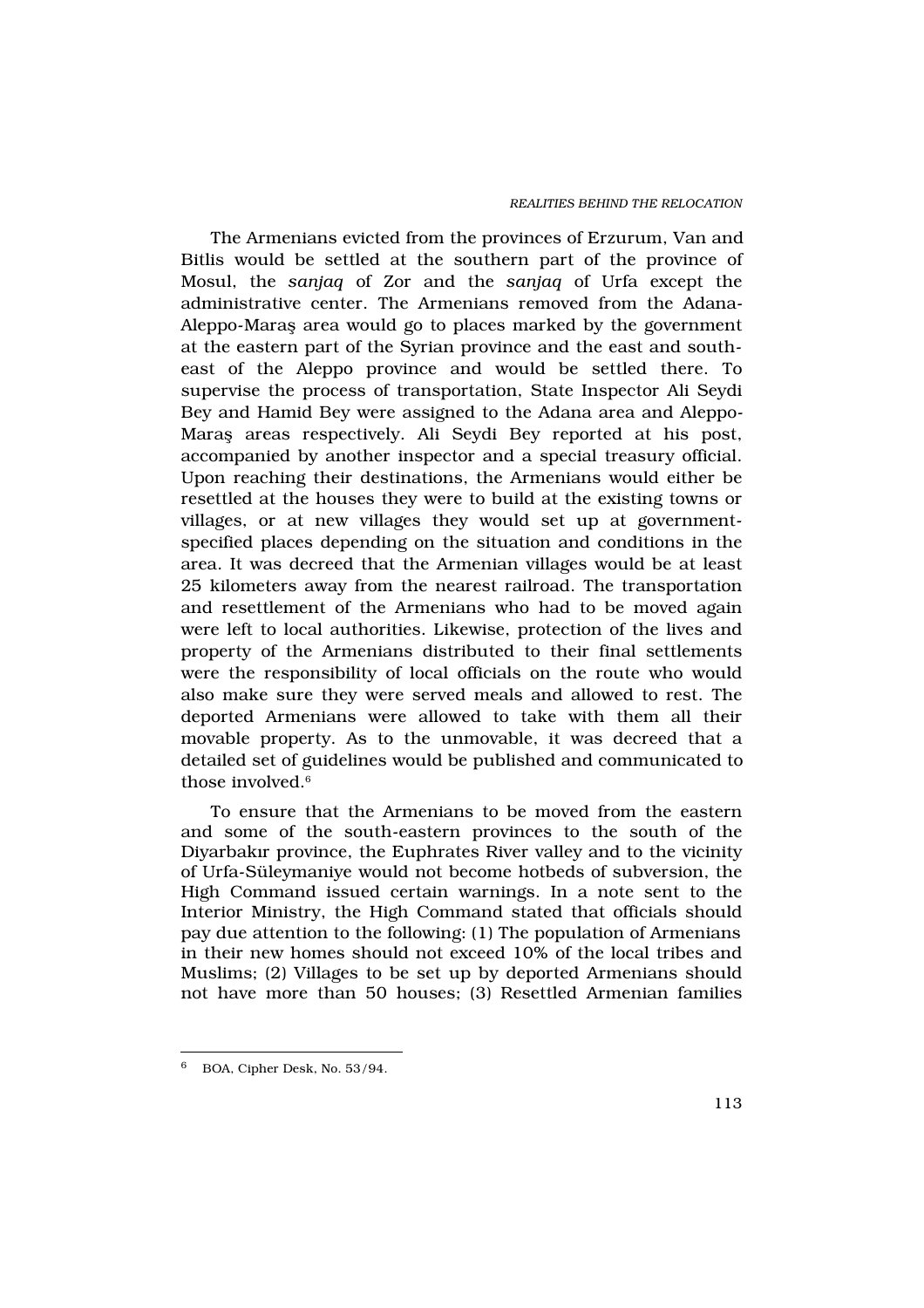should not change their domiciles even through travel or housemoving.<sup>7</sup>

Coinciding with the time the Interior Ministry was busy with these measures, Russian, French and British Governments issued a joint declaration on 24 May 1915. They charged that in eastern and south-eastern Anatolia, to which they referred as "Armenia", pogroms were carried out against the Armenians. Ignoring the murderous campaign launched against the Turks by the Armenians they incited and supported, they stated that the Ottoman Government would be held responsible for the incidents.<sup>8</sup> After the issue thus assumed international dimensions, Talât Bey decided that he could no longer shoulder single-handed responsibility for the deportation and sought to provide a legal basis for the action and thereby spread the responsibility to other Cabinet members as well.

Hence, he sent Memorandum No. 270, dated 26 May 1915, to the Prime Minister's office.<sup>9</sup> In that document, Talât Bey explained how the aggressors with designs on Ottoman territory sowed seeds of discontent among the Armenians and backed their insurgency, how the insurgent Armenians did everything to obstruct the operations of the army against the enemy, prevented delivery of supplies and munitions to the soldiers on battlefronts, collaborated with the enemy and how some of them joined the enemy ranks, launched attacks against the army units and innocent civilians, committed murders, plundered cities and towns, provided supplies to enemy warships, and pointed out fortifications to the enemy. Then, he pointed to the need for effective measures for the state's security and therefore, noted that it was decided to move Armenians creating unrest in combat areas to elsewhere. Beside the details of the decision on deportation, including the places to be evacuated and the destinations of the deportees, the memo assured that they would be provided with new accommodations and land, commensurate with their former stature, from the Refugees Fund. It also assured that the needy would be given aid, and the state would support their production-

General Staff, No. 1/1 File No. 207, F. 2-3, referred to by Kâmuran Gürün, Ermeni Dosyas› (The Armenian File), Ankara, Türk Tarih Kurumu, 1985, p. 213.

Bayur, **op. cit.**, III/3 p. 37.

<sup>9</sup> BOA, Bâb›âlî Evrak Odas› (BEO), No. 326758.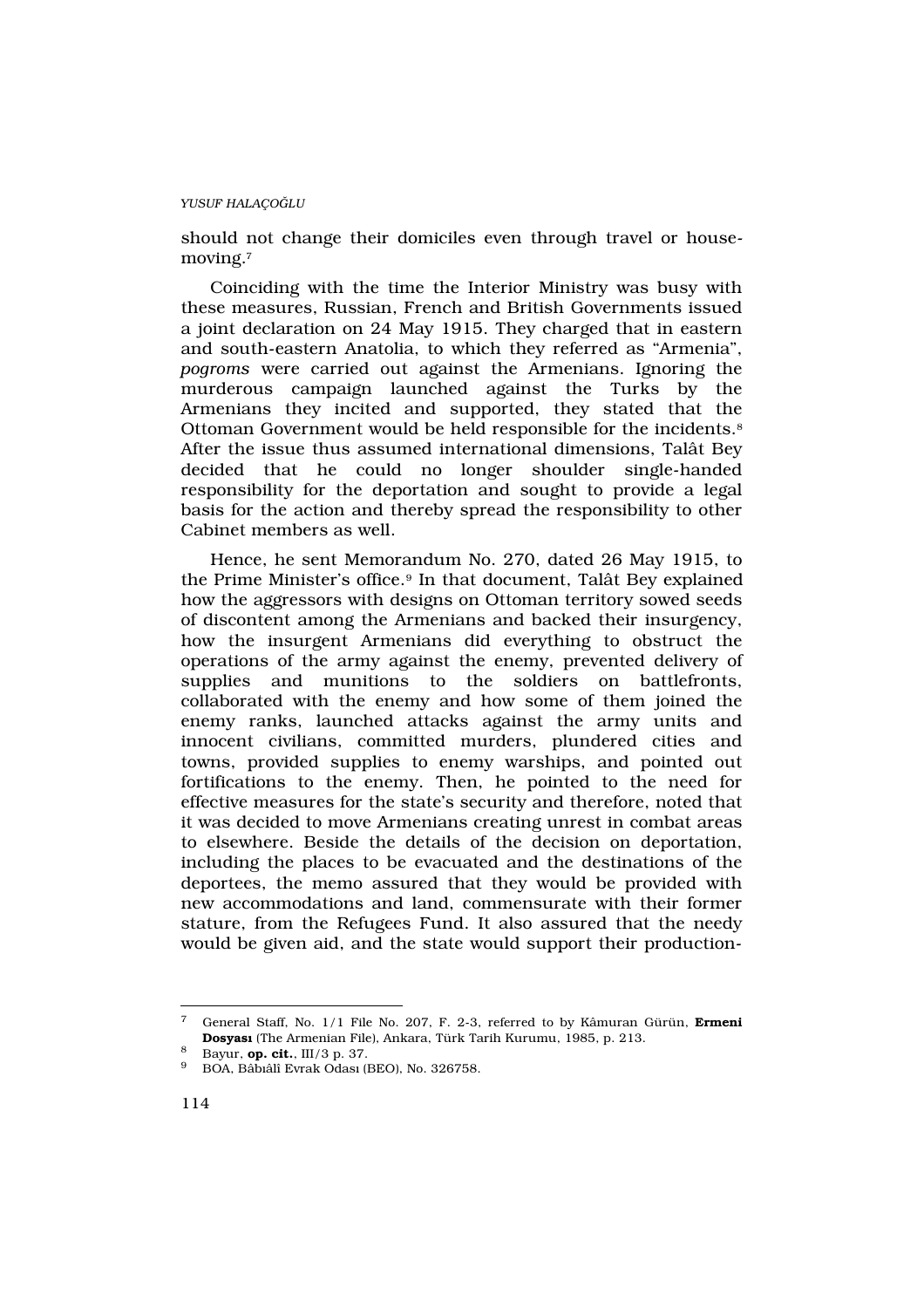oriented activities by providing tools, materials and seed. As for their property left behind, the memo assured that they would be registered in an official book, and a decree would be drafted to that effect.

The Interior Ministry's memorandum was channeled to the Council of Ministers by the Prime Minister's office with another memorandum, dated 29 May 1915, which repeated the arguments of Talât Bey, endorsed the already-started implementation and called for the provision of a legal framework for it.10 On 30 May 1915, the Council of Ministers put its stamp of approval to what was being done. The text said the crackdown on such subversive activities, which negatively affect the ongoing struggle for the protection of the state, had been absolutely necessary and timely. It added that a decision had been taken to issue a declaration concerning the unmovable property of deported Armenians, that they would be registered by committees that would be appointed, that the deportees would be granted work opportunities suiting their positions and aid from the Refugees Fund. It finally called for dispatch of necessary directives to the officials to ensure that the deportees could be moved in security.<sup>11</sup>

The directive sent from the Prime Minister's Office to the Ministries of Finance, War, and Treasury on 30 May 1915, set forth the guidelines for deportation: $12$  (a) The Armenians would be moved to places reserved for them with due care to the safety of their lives and property as well as their comfort. (b) Until they were settled in their new homes, their upkeep would be provided from the Refugees Fund. (c) They would be given houses and land commensurate with their former financial status. (d) The government would build houses for the needy; equipment and seed would be provided for the farmers. (e) Their movable property left behind would be forwarded to them; the immovable, following registry and appraisal, would be distributed to Muslim refugees to be settled there. Olive grooves, berry and citrus orchards, vineyards and such assets as shops, inns, factories and warehouses which remain outside the expertise of the immigrants

<sup>&</sup>lt;sup>10</sup> Council of Ministers Letter, Book No. 198, Decision No. 163; Bayur, op. cit., III/3, pp. 37-38; Gürün, op. cit., pp. 213-214.

<sup>&</sup>lt;sup>11</sup> Bayur, **op. cit.**,  $\overline{III/3}$ , pp. 40-42.

<sup>12</sup> BOA, BEO, No. 326758.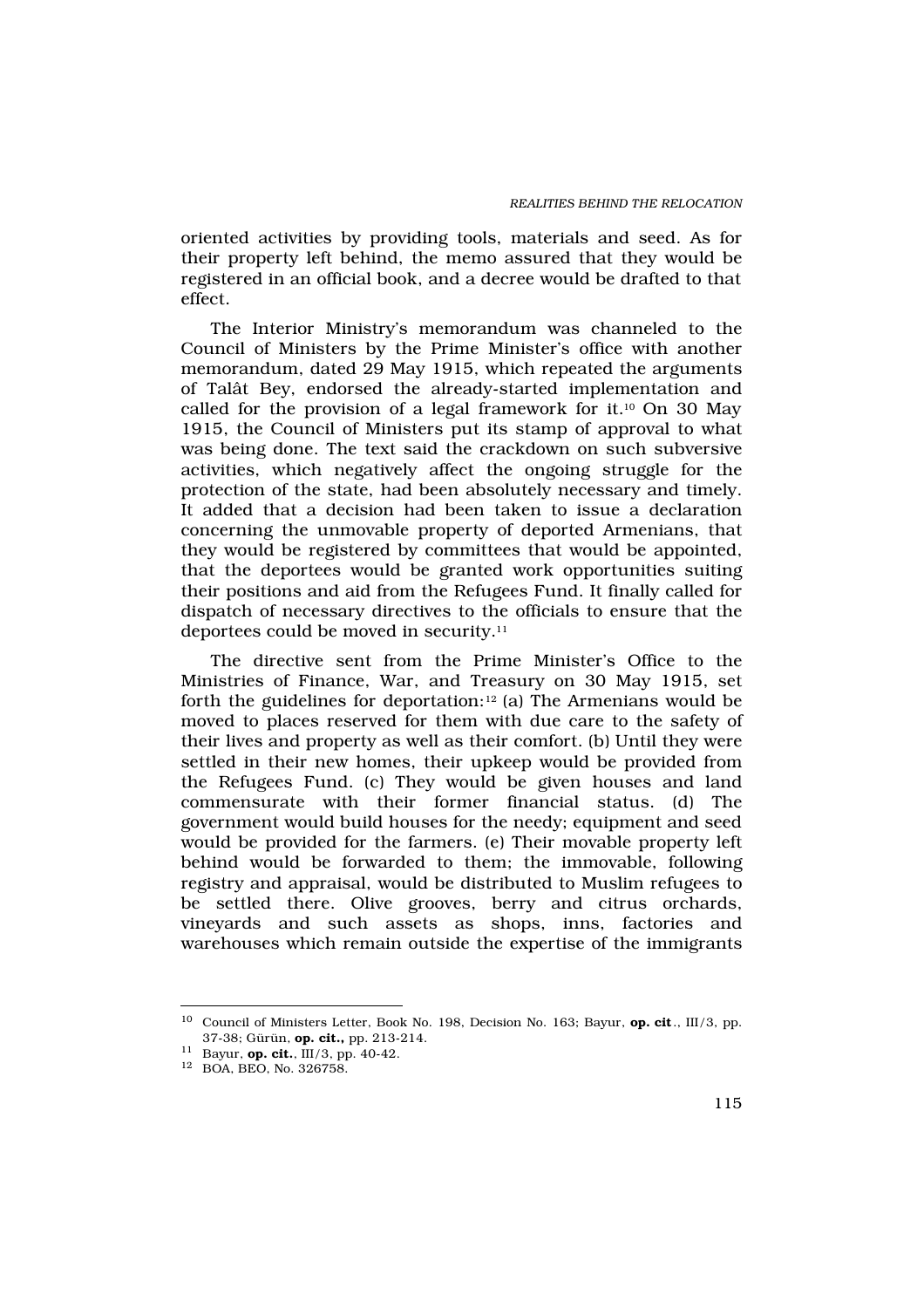would be auctioned or rented and their revenues would be collected and registered in trustee funds to be given to their owners. (f) Special commissions would implement this directive once it was drafted.

On 14 May 1915, a day after Talât Bey presented his memorandum to the Prime Minister's Office, "The Provisional Law Concerning the Measures to Be Taken by the Military Against Those Who Oppose the Actions of Government During Wartime" was enacted.<sup>13</sup> The first article of this provisional law<sup>14</sup>, which entered into force with its publication in the Takvim-i Vekayi (Chronicle of Events) on 1 June 1915, empowered the army, corps or division commanders to take immediate military action against anyone opposing government orders, the country's security and order, and, in the event of armed attacks or resistance, to annihilate the rebels. The second article empowered the same commanders to deport individuals or whole populations of villages of townships and settle them elsewhere if they engage in espionage or treason. Thus, this provisional law transferred the conduct of deportation, arbitrarily started by the Interior Ministry, to the army.

With the directive dated 10 June 1915,<sup>15</sup> properties of the deported Armenians were taken under protection. "Abandoned Property Commissions" were set up, comprising a president and a representative each from the administration and the treasury. These commissions would identify the properties belonging to Armenians in evacuated villages and towns and would keep detailed books. One of these books would be kept at the local church, one would be handed to the local government, and a third would be given to the commission. Perishable goods and livestock would be auctioned, and the proceeds would be kept in custody. In places where no commission was sent, local officials would carry out the directives. Both the commissions and local officials would be responsible for the safekeeping of the abandoned property until the return of the Armenians.

<sup>13</sup> Bayur, op. cit., III/3, p. 40; Gürün, op. cit., p. 214.

<sup>14</sup> Takvim-i Vekayi, 1 June 1915, Yr. 7, No. 2189; Bayur, op. cit., III/3, p. 40.

<sup>&</sup>lt;sup>15</sup> Askeri Tarih Belgeleri Dergisi (Journal of Military History Documents), 81 (December 1982) Document No. 1832.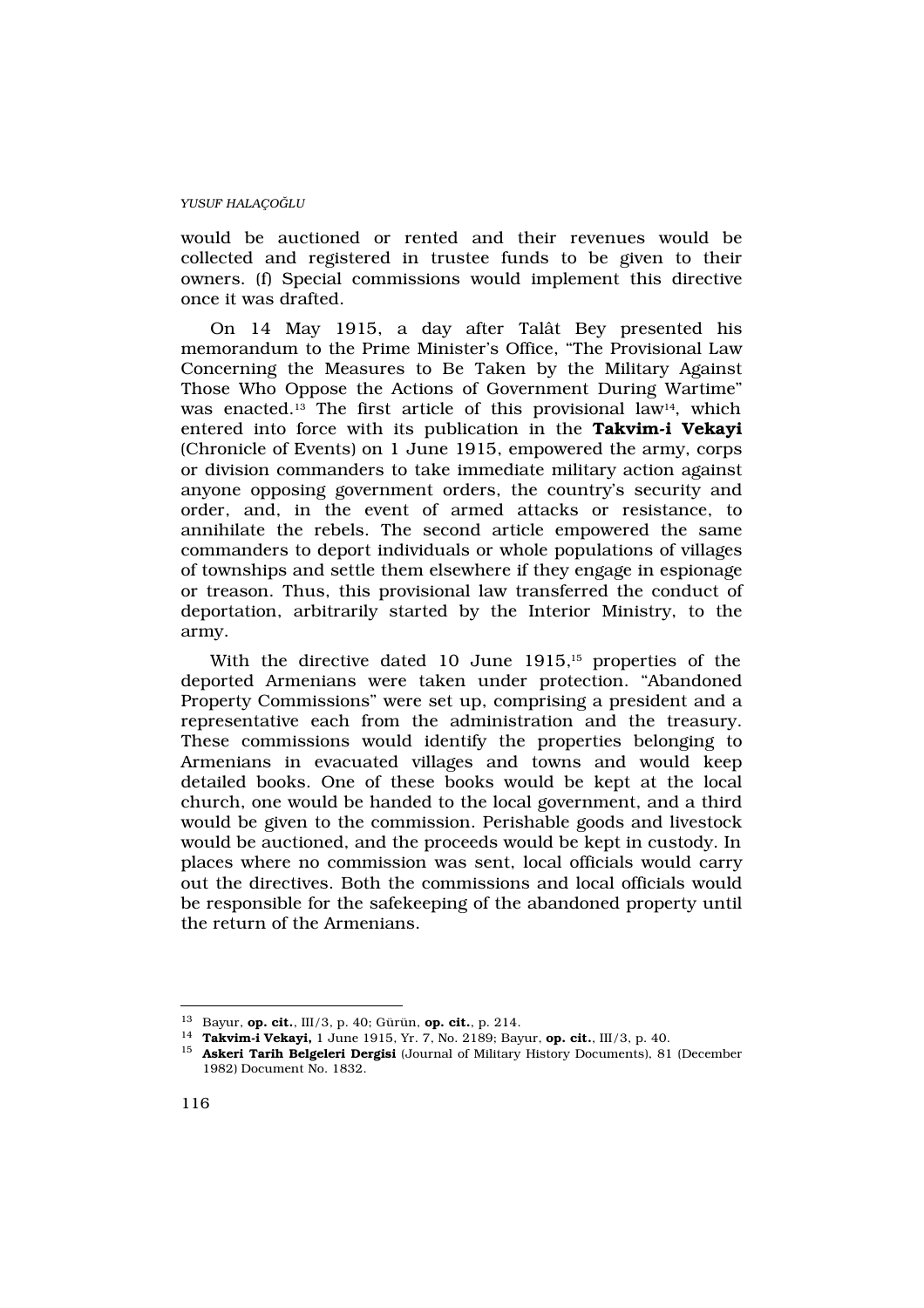### Movement to Resettlement Areas

To be distributed to the areas of resettlement, groups of deportees were assembled at such centers as Konya, Diyarbak›r, Cizre, Birecik and Aleppo sitting on the crossroads. According to the documents, the closest routes were picked for the movement of groups to cause least difficulty to the deportees. Considerations of the security of the groups also played a role in the choice of the routes. Indeed, those deported from Kayseri and Samsun were moved over to Malatya, and those coming from S›vas, Mamuretülaziz, Erzurum and its environs were moved over the Diyarbak›r-Cizre road to Mosul.16 But sometimes-overcrowded roads and possible unrest at certain sanjaqs made detours necesssary.17 Those going from Urfa via the Re'sulayn-Nusaybin road were re-directed to Siverek road to protect them from raids of Arab tribes and other clans.<sup>18</sup>

Groups coming from Western Anatolia over Kütahya-Karahisar-Konya-Karaman-Tarsus were sent to Zor over Kars-› Marafl– Pazar $\circ$ k road.<sup>19</sup> In the planning of the routes, those with railroads and river transport facilities, considered safest at the time, were preferred. In fact, train moved all the deportees from western Anatolia to their new settlements.20 Those sent over the Cizre road were also moved either by train, or riverboats called "Shahtur". <sup>21</sup> In places lacking train or river transport, the groups were brought by pack animals or carts to certain centers and moved by train from there on.

Despite the war conditions, the Ottoman Government has shown due care to the orderly implementation of the transport and protection of groups from possible harm. It has used every available means to facilitate the transport. But it is understood that shortages of transport and a host of other difficulties had been encountered during the process, since railroads were kept busy by the transport of soldiers and provisions to the battlefronts. Indeed, there were great congestion at the railway stations, and

<sup>16</sup> BOA, Cipher Desk, No. 54-A/157; No. 56/280; No. 56/387.

<sup>17</sup> BOA, Cipher Desk, No. 56/278; No. 56/280; No. 56/308.

<sup>18</sup> BOA, Cipher Desk, No. 57/277.

<sup>19</sup> BOA, Cipher Desk, No. 65/95.

<sup>20</sup> Interior Ministry, Directorate of Public Security (EUM), Dept. 2, No. 68/99, Dept. 2, No. 68/94; Dept 2, No. 68/81; Dept 2, No. 68/67; Dept. 2, No. 68/96.

<sup>21</sup> Interior Ministry, EUM, Dept 2, No. 68/101.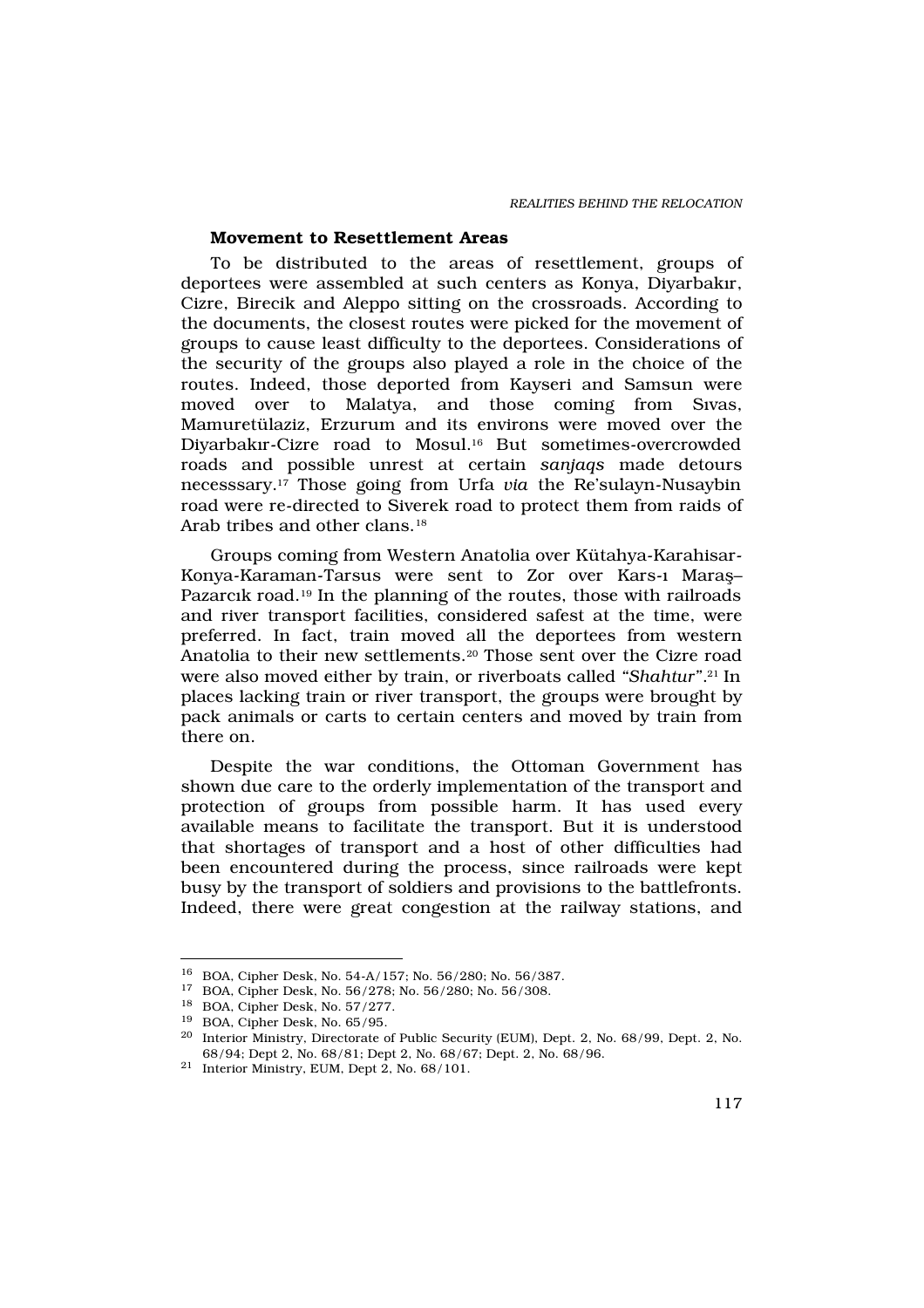transportation was occasionally disrupted due to lack of adequate number of carriages.22 Because the harvest time increased the local demand for animals and carts and limited their availability for other purposes, the deportee parties could move with difficulty.<sup>23</sup>

Despite all these, a foreign diplomatic mission acknowledged the fact that the government has succeeded in moving the deported Armenians to their new settlements in an orderly fashion. In a report he sent to Ambassador Henry Morgenthau on 15 August 1915, Edward Nathan, the U.S. Consul in Mersin, noted that the rail route was packed with Armenians from Tarsus to Adana. From there onwards, the Armenians could buy tickets and travel by train, Nathan wrote. Despite the misery caused by the congestion and tiresome procedures, the diplomat noted that the government was handling the case quite efficiently, that it did not permit violence or disorder, it provided enough tickets for the deportees and gave aid to the needy.24 Observations of the American consul are supported by the reports Ottoman officials sent to the capital. In contrast, by keeping up their attacks even during the deportation, the Armenian insurgents showed how right the state had been in adopting the measure. In fact, the letter dated 12 fievval 1333 (23 August 1915) sent by the U.S. Consul Leslie A. Davis in Mamuretülaziz, to Ambassador Morgenthau in ‹stanbul, details the atrocities the Armenians carried out in the province center and the villages.25 The letter bearing the register number 1080, had been intercepted by the Ottoman security service, translated and read, closed again and sent on.<sup>26</sup>

# Attacks on Armenians and Measures by the State

The need to finish transportation of Armenians quickly and the adverse conditions the war has brought were topmost among causes making it difficult to provide security for the transiting groups and to distribute food. It is estimated that some 20-21,000 Armenians have succumbed to contagious diseases on the way.<sup>27</sup>

<sup>22</sup> BOA, Cipher Desk, No. 54-A/393.

<sup>23</sup> BOA, Cipher Desk, No. 54-A/59; No. 54-A/96.

<sup>24</sup> Interior Ministry, EUM, Dept. 2, No. 2D/13.

<sup>25</sup> Interior Ministry, EUM, Dept. 2, No. 68/83.

<sup>26</sup> Interior Ministry, EUM, Dept. 2., No. 68/84.

<sup>&</sup>lt;sup>27</sup> For instance, with the coded telegram dated 26 June 1915, provinces of Trabzon, Erzurum, S›vas, Diyarbak›r, Mamuretülaziz and Bitlis and the prefectures of Marafl and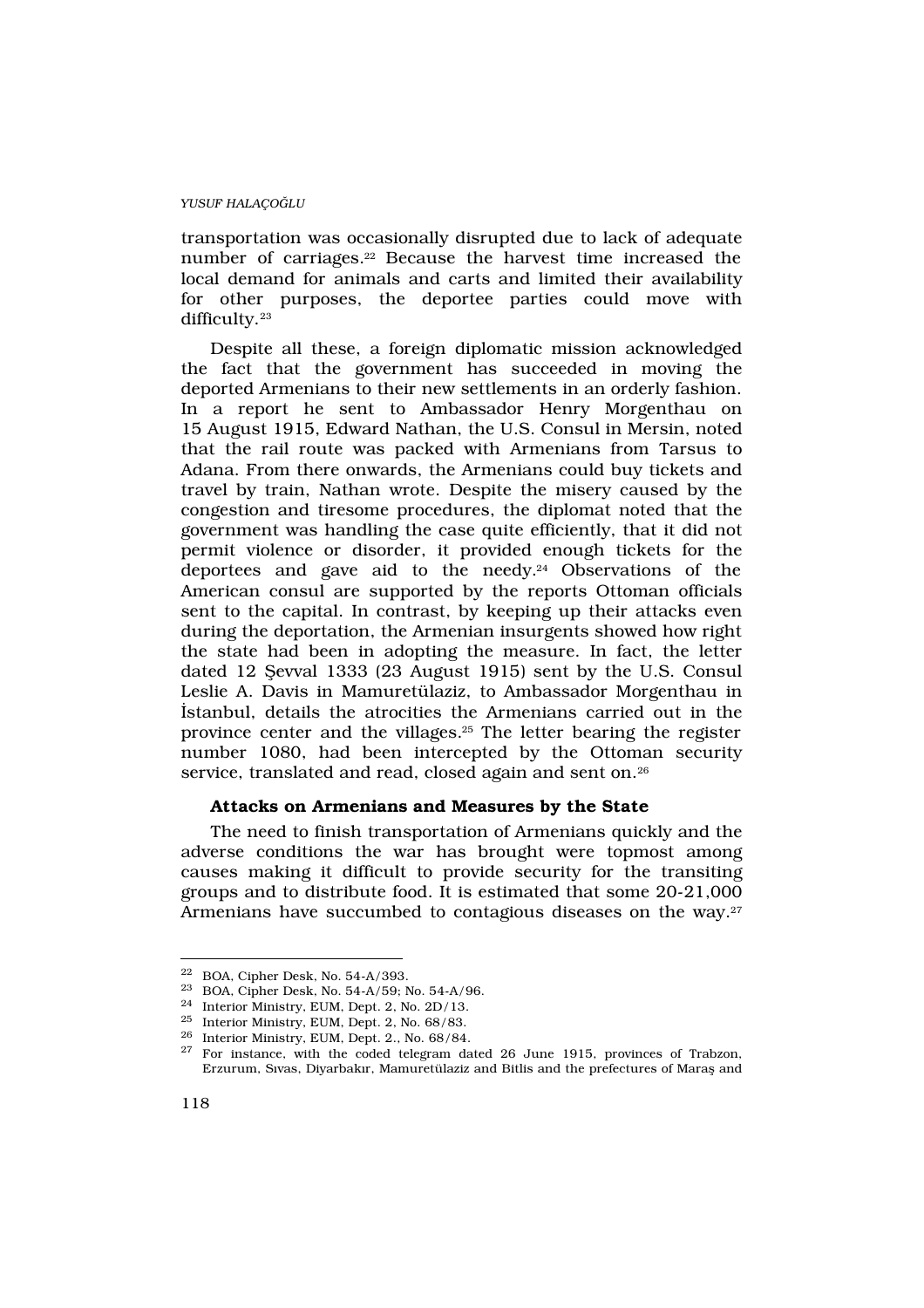For instance, the document dated 8 Zilhicce 1333 (17 October 1915) noted that typhoid fever and dysentery claimed 70-to-80 lives daily among the deportees which were in Hama and ordered immediate adoption of measures.28 Furthermore, a number of Armenians seem to have died in armed raids mounted mostly by the Arab tribes, particularly between Aleppo and Zor. For instance, the documents show that on the roads to Meskene just an hour to Aleppo, close to 2000 Armenians were killed in raids, launched by the Arab tribes to rob the deportees.29 The same documents also note that a further 2000 deportees being sent from Diyarbak›r to Zor and from Suruç to Aleppo via Menbiç were attacked and robbed by the Arab tribesmen.30 Documents also cite intelligence reports to the effect that bandits had rounded up further batch of some 2000 Armenians, among the deportee groups assembled in Diyarbak›r area, drove them to Mardin and killed them.31 On the news that a 500-strong group of Armenians were attacked and murdered by Kurds on the Erzurum-Erzincan road, a coded telegram was sent to Diyarbak›r, Mamuretülaziz and Bitlis on 14 June 1915, ordering the authorities to use every means to prevent attacks by bandits and peasants during the transit of deportees, and curb those attempting murder and robbery.32 Another document, dated 27 June 1915, quoted Erzurum provincial officials as reporting that local bandits in the Dersim area had intercepted and murdered the Armenian groups sent from Erzurum, and it had not been possible to save them. The government responded with a strong rebuke, saying such acts were impermissible, ordering the officials to take immediate measures that would ensure safe transit of the deportee groups.<sup>33</sup> From the above records, it is seen that some 9,000 Armenians, or around 10,000 had died during the deportation as a result of

Canik were requested to report the number of Armenians killed because of illness or rebellion since the start of the war (BOA, Cipher Desk, No. 54-A/112) Furthermore, it is understood that at Ereğli and Mosul, such contagious diseases as typhus, dysentery, and malaria were pretty widespread. (Telegram dated 8 June 1915 sent to Konya, BOA, Cipher Desk, No. 57/337; Telegram sent to Zor prefecture dated 3 February 1916, BOA, Cipher Desk, No. 60/219).

 $28$  BOA, Cipher Desk, No. 57/51, 71

<sup>29</sup> BOA, Cipher Desk, No. 59/244.

<sup>30</sup> BOA, Cipher Desk, No. 56/140; 55-A/144.

<sup>31</sup> BOA, Cipher Desk, No. 54/406, 54-A/73, No. 54-A/248.

<sup>32</sup> BOA, Cipher Desk, No. 54/9.

<sup>33</sup> BOA, Cipher Desk, No. 54/162.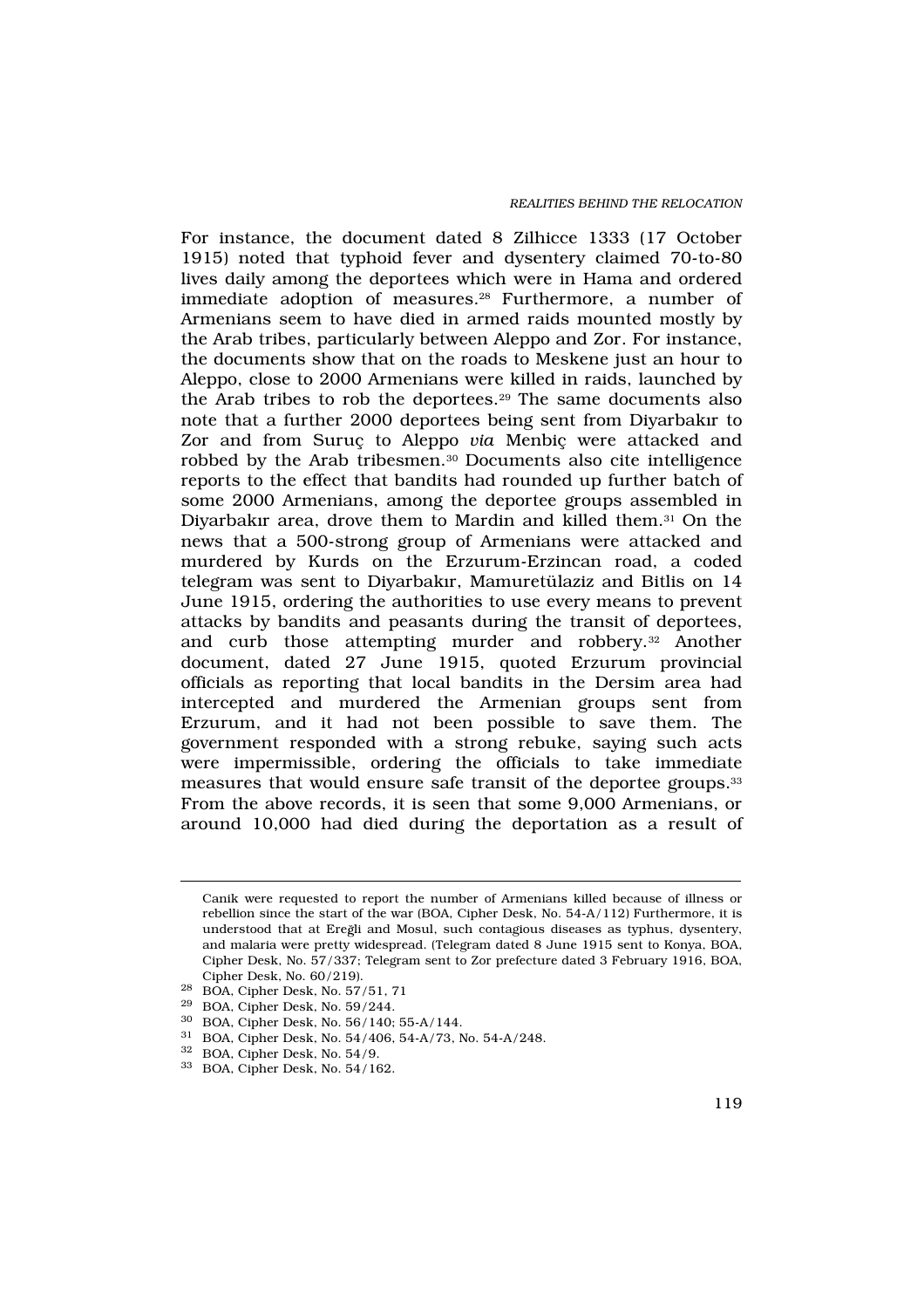bandit attacks. This is the final sum in Ottoman documents, which lack any other record of mass murder.

It is clear that while fighting at the front, the Ottoman state was at the same time exerting a massive effort to feed the Armenians on the move and provide them security. Indeed, once the murders and robberies became known, the government has immediately sent directives to the scenes of incident, ordering officials not to send on the deportee groups without gendarme escort, and take all necessary measures to ensure safe transit. In another directive sent to officials of every province falling under the scope of deportation, the government sought the apprehension and punishment of the bands attacking the Armenians, while ordering stronger escort to the passing convoys. In a coded telegram it sent to the affected provinces in connection with the above directive, the government asked how many of the attackers were caught and punished.<sup>34</sup>

As another measure to enforce discipline, the government set up investigation committees to identify officials who did not do their jobs properly during the transit or engaged in corruption. One such committee, led by First Judge As›m Bey of the Interrogation Court and including State Inspector Muhtar Bey of the Ankara province and Lieut. Col. Muhiddin Bey, the gendarme inspector for the ‹zmir area, was sent to cover the Adana, Aleppo, Syria, Urfa, Zor and Marafl areas.<sup>35</sup> Another committee, led by the Appeals Court President Hulusi Bey and including ‹smail Hakk› Bey of the State Accounting Office, was dispatched to the Hüdavendigâr, Ankara, ‹zmit, Karasi, Kütahya, Eskiflehir, Kayseri, Karahisar-> Sahib and Niğde areas.<sup>36</sup> A third committee, chaired by former Bitlis governor Yaflar Bey and including former ‹stanbul chief prosecutor Nihad Bey and gendarme Major Ali Naki Bey, was sent to S<sub>'</sub>vas, Trabzon, Erzurum, Mamuretülaziz, Diyarbak<sup>y</sup>r, Bitlis and Canik. In a coded telegram sent to the third committee chairman Mazhar Bey, who set up a shop in S›vas, the committees were requested to regularly send their investigation results to the capital.<sup>37</sup>

<sup>34</sup> BOA, Cipher Desk, No. 55-A/84.

<sup>35</sup> BOA, Cipher Desk, No. 56/186.

<sup>36</sup> BOA, Cipher Desk, No. 58/38, 56/335.

<sup>37</sup> BOA, Cipher Desk, No. 56/267.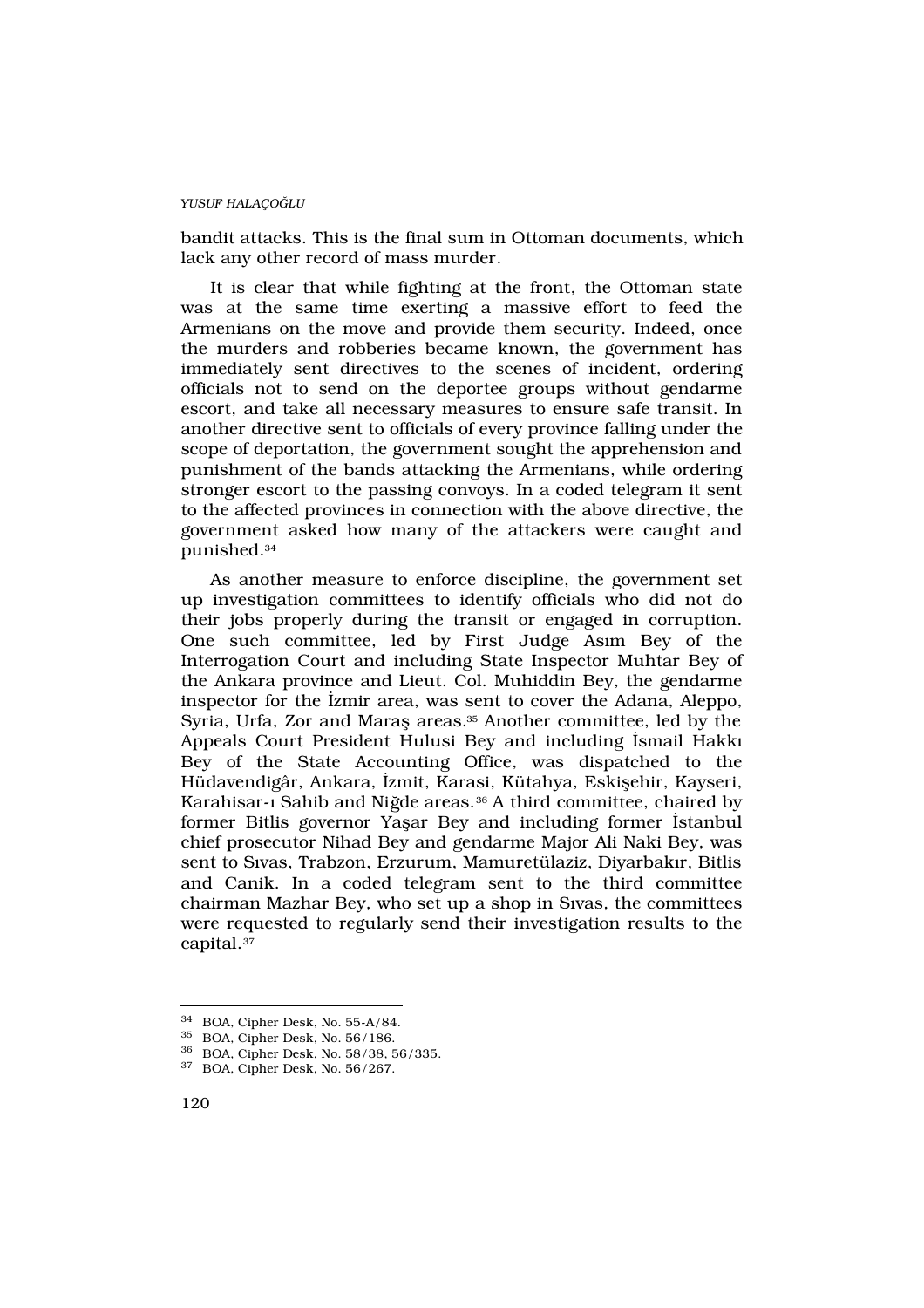Under directives given to the investigation committees, implicated gendarme, policemen, public officials and their superiors would be sent to the martial law courts depending on the investigation results. A list of those sent to such courts would be supplied to the Interior Ministry. The results of the investigations against governors or prefects would be forwarded to the Interior Ministry first, and any further action would wait for instructions from the Ministry. In case the martial law court presidents, judges and military officials were implicated in corruption or misconduct, they would be reported to the army commands they were affiliated to.

In the light of the investigation committee reports, many officials were relieved of their posts for misuse of power (in the form of stealing money or property from the transiting deportee groups, not providing sufficient protection and thus exposing the parties to attack, detracting from deportation orders, rape, etc.) Some were court-martialed and were handed down heavy sentences.<sup>38</sup>

# Armenians Spared from the Move and the Converts

As noted above, the decision for deportation was not applied to all Armenians. At first, some of the Armenians living in certain places (towns of Germifl and Birecik in Urfa, Erzurum, Ayd›n, Trabzon, Edirne, Canik, Çanakkale, Adapazar›, Aleppo, Bolu, Kastamonu, Tekirdağ, Konya and Karahisar-> Sahip) were excluded from the scope of deportation.39 But later, when these, too, were seen to engage in acts of treason, most of them were sent away.<sup>40</sup> The sick and blind were allowed to stay, and those from the Catholic and Protestant creeds, civil servants, soldiers and their families, tradesmen, some construction workers and foremen were also excluded from the scope of deportation. Indeed, with telegrams sent to the Marafl and Adana provinces, the government instructed the officials not to send away the sick, blind, invalids and the elderly and see to it that they were settled in cities.<sup>41</sup>

<sup>38</sup> BOA, Cipher Desk, No. 58/278; No. 58/141; No. 55-A/156; No. 55-A/157; No. 61/165; No. 57/116; No. 57/413; No. 57/416, No. 57/105, No. 59/235; No. 54-A/326; No. 59/196.

<sup>39</sup> BOA, Cipher Desk, No. 54-A/155; No. 56/114; No. 56/225; No: 56/226; No. 57/89; No. 59/218.

<sup>40</sup> BOA, Cipher Desk, No. 54-A/271; No. 54-A/272 (22 Temmuz 1331/4 August 1915).

<sup>41</sup> BOA, Cipher Desk, No. 56/27; No. 67/186.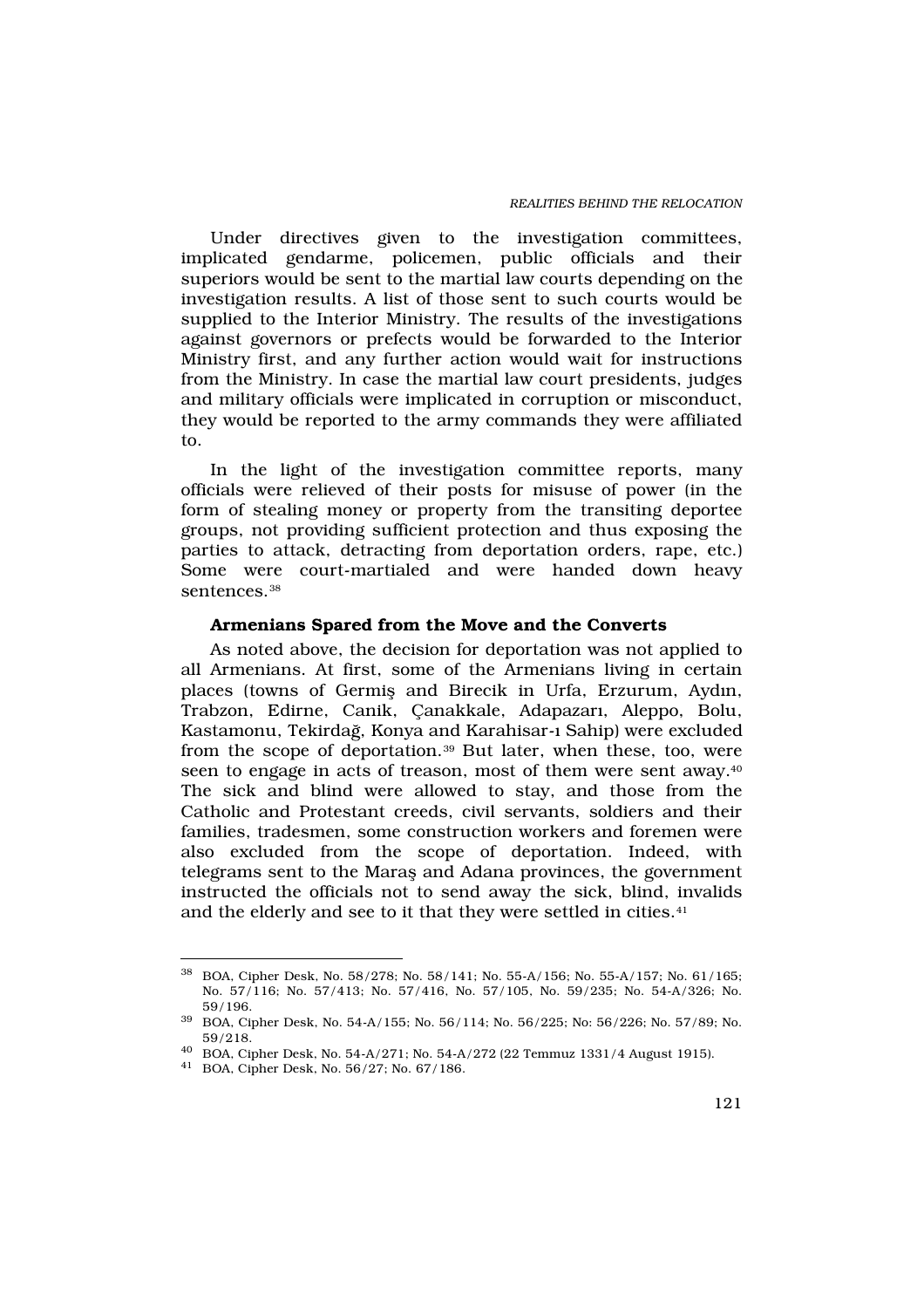In a telegram sent to the concerned provinces on 3 August 1915, and in a subsequent one sent on 15 August 1915, officials were ordered not to deport Catholic and Protestant Armenians, settle them in their original cities and report their numbers.<sup>42</sup> These were settled in various towns within their respective provinces.43 Those who were mistakenly deported were sought out and settled at the cities they were at the time.<sup>44</sup> But when some of those allowed to stay were seen engaged in harmful activities, they, too, were deported irrelevant of their creed.<sup>45</sup>

A coded telegram sent on 15 August 1915, to provinces of Erzurum, Adana, Ankara, Bitlis, Aleppo, Hüdavendigâr, Diyarbak›r, Trabzon, Konya as well as to the prefectures of Urfa, <zmit, Canik, Kayseri, Afyon, Karesi, Marafl, Niğde, and Eskiflehir delivered instructions to local authorities to keep the Armenians serving as officers, doctors or medics in the Ottoman Army in their original places and exclude them from deportation.46 Furthermore, the Armenians employed in the main and provincial branches of the Ottoman Bank, Tobacco Administration, and some foreign consulates were allowed to stay, provided they remained loyal to the state and displayed good conduct.<sup>47</sup>

Beside these, orphaned children and widows were allowed to stay, taken under protection in orphanages or villages, and were given material aid.48 Meanwhile, the children orphaned during the course of deportation were sent to S›vas and placed in the orphanage there.49 An order was published on 30 April 1916, concerning the Armenian families needing care. The order stipulated that: (a) Families whose men folk were deported or serving in the Army would be settled at villages and towns with no

<sup>42</sup> BOA, Cipher Desk, No. 54-A/252; No. 55/20; No. 55/292 (App. XXVI).

<sup>43</sup> BOA, Cipher Desk, No. 56/112 (19 September, 1915, to Konya province).

<sup>44</sup> On this, orders were sent to S›vas on 26 Sept. 1915 (BOA, Cipher Desk, No. 56/176), Mamuretülaziz and Diyarbakır provinces (BOA, Cipher Desk, No. 56/172); and on 14 Nov. 1915, to Konya (BOA, Cipher Desk, No. 58/2) and to Ankara provinces (BOA, Cipher Desk, No. 58/159).

<sup>45</sup> A telegram was sent to Adana province in this direction (Cipher Desk, No. 55-A/23) on 2 September 1915. See also BOA, Cipher Desk, No. 61/186; No. 61/192; No. 61/122; No. 61/290; No. 61/210; Interior Ministry, EUM, Dept. 2, 2F/11.

<sup>46</sup> BOA, Cipher Desk, No. 55/18.

<sup>47</sup> BOA, Cipher Desk, No. 56/36 (16 Sept. 1915); No. 56/243 (30 Sept. 1915); No. 56/3360 (11 Oct. 1915).

<sup>48</sup> BOA, Cipher Desk, No. 54/411; No. 54/450; No. 54-A/325.

<sup>49</sup> BOA, Cipher Desk, No. 61/18-20.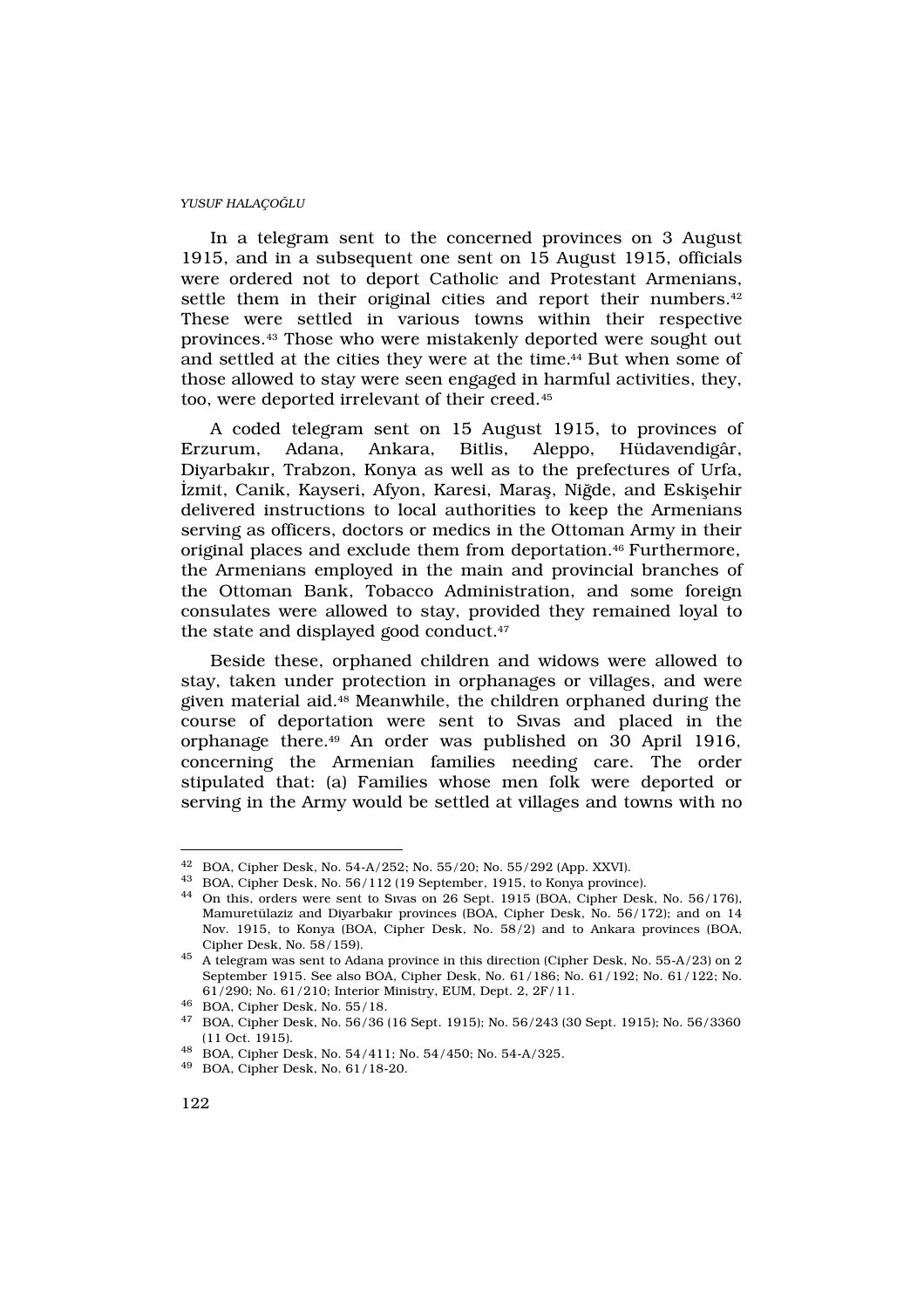Armenian or other foreign population and would be supported from the Refugees Fund; (b) if local orphanages were not adequate, children up to the age of twelve would be given to rich Muslim families for their upkeep; (c) low-income Muslim families would be paid 30 kuru from the Refugees Fund for the upkeep of children; (d) young and widowed Armenian women would be allowed to marry Muslim men if they so wished.<sup>50</sup>

During the deportation, some Armenians were seen to have converted to Islam not to be sent away. But the Ottoman Government decided not to accept such applications obviously aimed at circumventing deportation. A circular, dated 1 July 1915, sent to the provinces and sanjaqs in connection with this, warned that some of the deported Armenians were renouncing their religion singly or collectively in order to be allowed to stay, that such people should in no way be trusted, that they would continue with evil deeds under the guise of Islam, and ordered the officials to deport renegade Armenians as well.<sup>51</sup> Similarly, a coded telegram sent to the prefecture of Karahisar-› Sahip on 29 October 1915, reveals that even conversions of soldiers' wives were not acknowledged.52 But with the deportation drawing to its end, the state adopted a more favorable attitude and from the end of October 1915, applications for conversion were accepted.53 Indeed, a circular sent to all provinces and prefectures on 4 November 1915, said that the Armenians were allowed to stay in their original places, or those allowed to return after deportation were free to convert.<sup>54</sup>

After this circular, the applications of those who converted in Mentefle were accepted,<sup>55</sup> and their properties were returned.<sup>56</sup> A coded telegram sent to S›vas on 9 March 1916, also made clear

<sup>50</sup> This order has been sent to the provinces of Adana, Erzurum, Edirne, Aleppo, Hüdavendigâr, S›vas, Diyarbak›r, Mamuretülaziz, Konya, Kastamonu and Trabzon as well as the prefectures of ‹zmit, Canik, Eskiflehir, Karahisar-› Sahib, Marafl, Urfa, Kayseri and Niğde (BOA, Cipher Desk, No. 63/142) and to the Ankara province (BOA, Cipher Desk, No. 64/162) on 30 May 1916.

<sup>51</sup> BOA, Cipher Desk, No. 54/254; 20 July 1915, No. 54-A/49; No. 54-A/232; No. 55-A/83; No. 56/88.

<sup>52</sup> BOA, Cipher Desk, No. 58/146.

<sup>53</sup> BOA, Cipher Desk, No. 57/115.

<sup>54</sup> BOA, Cipher Desk, No. 57/281.

<sup>55</sup> BOA, Cipher Desk, No. 57/344.

<sup>56</sup> BOA, Cipher Desk, No. 58/201.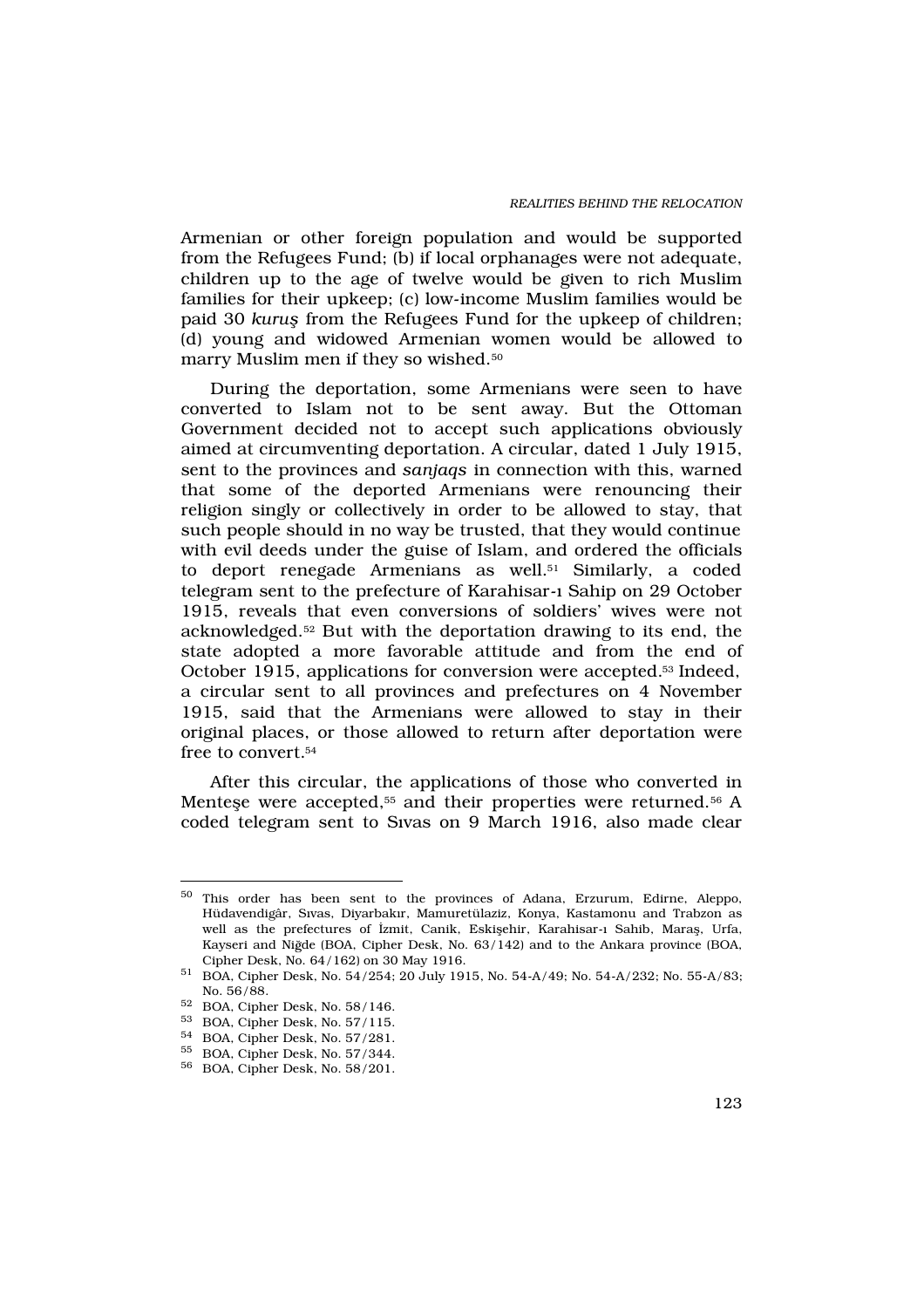that the properties of the Armenians allowed to stay due to conversion or other reasons would not be liquidated.57 As for the applications from deported Armenians, their conversion were accepted after their arrival in their respective destinations.58 Some applications, from Armenians allowed to stay, were accepted on condition that they would not bar possible future deportation.<sup>59</sup> When some of the converts were later deported, it was decided not to write their new religion on their identity papers and issue them documents only showing their original domiciles.<sup>60</sup> The purpose was to prevent the infiltration of terrorists back into the country under the guise of conversion.

The Ottoman Government also adopted measures concerning Armenians coming from abroad or going out of the country. Male Armenians with Ottoman citizenship aged between 17 and 55 were forbidden to leave the country.61 Armenians who were nationals of neutral countries were allowed to leave on condition that they would not return until the end of the war. As for Armenians wanting to enter the Ottoman realm, they were refused permission regardless of nationality.62 A tactic frequently used by the Armenians to avoid deportation was showing themselves as foreign nationals. Such claims have led to serious problems during the deportation. It is understood that the American ambassador intervened on behalf of some Armenians claiming to be U.S. nationals and requested the government to halt their deportation. The government was hard put to authenticate such claims. A telegram sent to the Mamuretülaziz province on 8 July 1915, instructed the officials to list any "real" American Armenians and give up deporting them.63 The U.S. consuls in the area and representatives of other countries appear to have followed the deportation very closely. While the American consuls toured cities to investigate the fate of the Armenians, $64$  some German officers were reported to have taken pictures of Armenians being moved by rail at Aleppo, Konya and Adana with the intention of using them

<sup>57</sup> BOA, Cipher Desk, No. 61/253; No. 61/225.

<sup>58</sup> BOA, Cipher Desk, No. 59/83.

<sup>59</sup> BOA, Cipher Desk, No. 60/58; 61/221.

<sup>60</sup> BOA, Cipher Desk, No. 61/71.

<sup>61</sup> Age limit has been raised to 60 from 2 Aug. 1915 (Cipher Desk, No. 54-A/251).

<sup>62</sup> BOA, Cipher Desk, No. 53/334; No. 54-A/251; No. 54-A/309.

<sup>63</sup> BOA, Cipher Desk, No. 54/356.

<sup>64</sup> BOA, Cipher Desk, No. 54-A/291.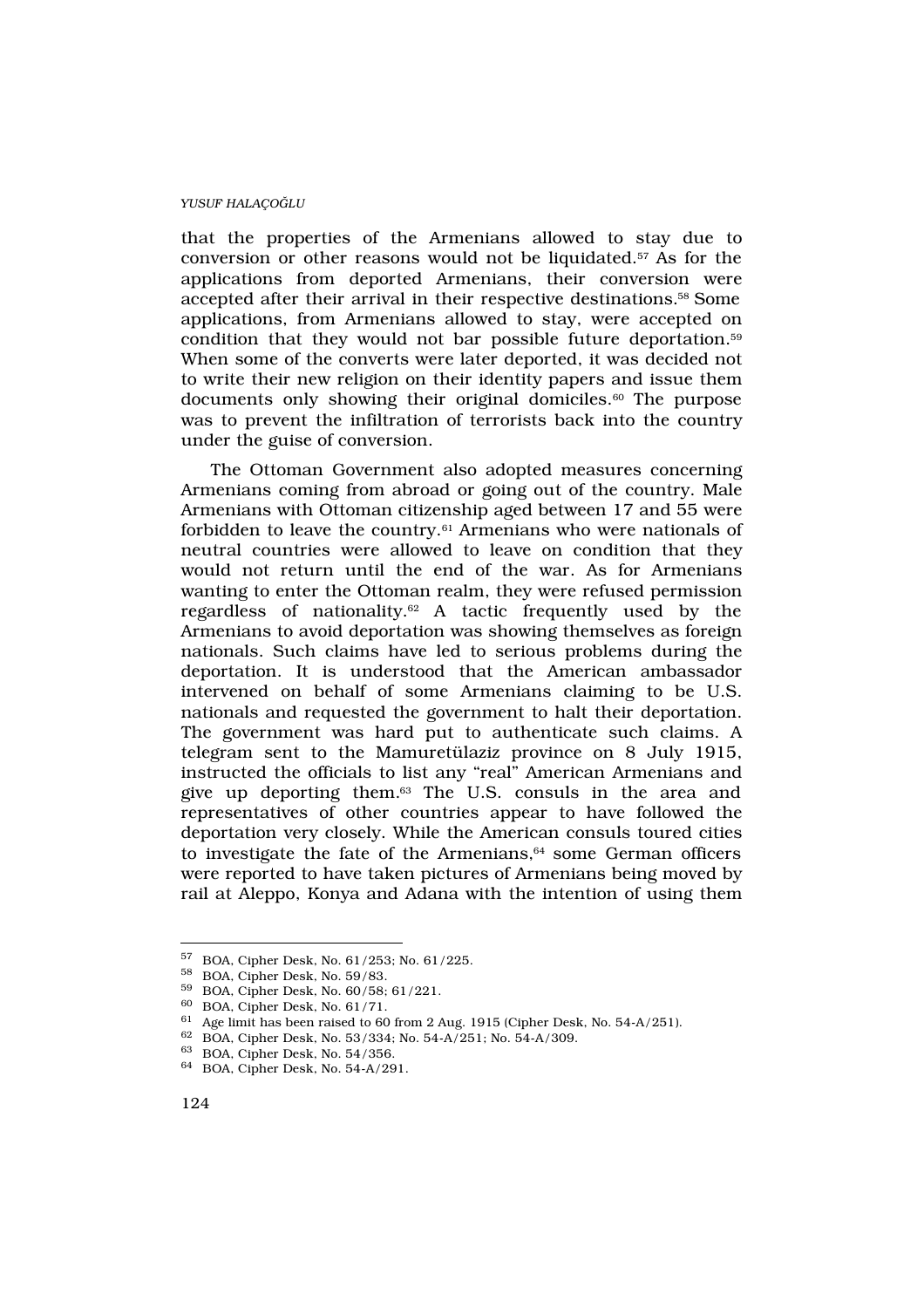to criticize the Ottoman Government. When it became clear that foreign officials were using rumors or fabricated news they gathered from Armenian civil servants to fuel a propaganda campaign against the Ottoman state abroad, the government sent coded instructions to the concerned provinces for the adoption of measures to prevent acts or incidents that the foreigners could exploit to embarrass the country.<sup>65</sup>

### Caring for the Deported Armenians

Before starting the deportation, the government sent letters to all the provinces, requesting the authorities to make necessary preparations and stock food to ensure that all needs of the passing deportee parties would be met.<sup>66</sup> Numerous orders and instructions were given to the Directorate for the Resettlement of Tribes and Refugees for the provision of supplies.67 Director fiükrü Bey was personally charged with the task of identifying the needs and meeting them.  $68$  The documents show that 400,000 kuru was sent to Konya to help meet needs of the transiting parties; 150,000 kuru was sent to the sanjaq of  $\langle$ zmit, 200,000 to the sanjaq of Eskiflehir, 300,000 to the Adana province, 300,000 to the Aleppo province, 100,000 to the Syria province, 300,000 to the Ankara province<sup>69</sup> and 500,000 to the Mosul province<sup>70</sup> for a total of 2,250,000 kuru .<sup>71</sup>

While the provinces dipped into their own resources as well to supplement the state aid, there were occasional requests from the government for additional money.72 Meanwhile, some money sent from the United States for the Armenian deportees were distributed by American missionaries and consuls with the government's knowledge.73 Beside this, documents show that

<sup>65</sup> BOA, Cipher Desk, No. 55-A/217.

<sup>66</sup> BOA, Cipher Desk, No. 55/291; No. 55/341; No. 57/345; No. 57/351.

<sup>67</sup> BOA, Cipher Desk, No. 55/152; No. 55/291; No. 55/341; No. 55-A/17; No. 55-A/77, No. 55-A/135; No. 57/110.

<sup>68</sup> BOA, Cipher Desk, NO. 55-A/16 (Telegram dated 31 August 1915).

<sup>69</sup> BOA, Cipher Desk, No. 55-A/17

<sup>70</sup> BOA, Cipher Desk, No. 53/305.

 $71$  The 1915 budget of the Directorate for the Settlement of Nomadic Tribes and Refugees was  $78,000,000$  kuru and its 1916 budget was 200,000,000 kuru. The funds were spent for the deported Armenians, Greeks and Arabs as well as Muslim refugees coming in from territories invaded by the enemy. (BOS, BEO, No. 334063).

<sup>72</sup> BOA, Cipher Desk, No. 53/305; No. 55-A/118.

<sup>73</sup> BOA, Cipher Desk, No. 60/281.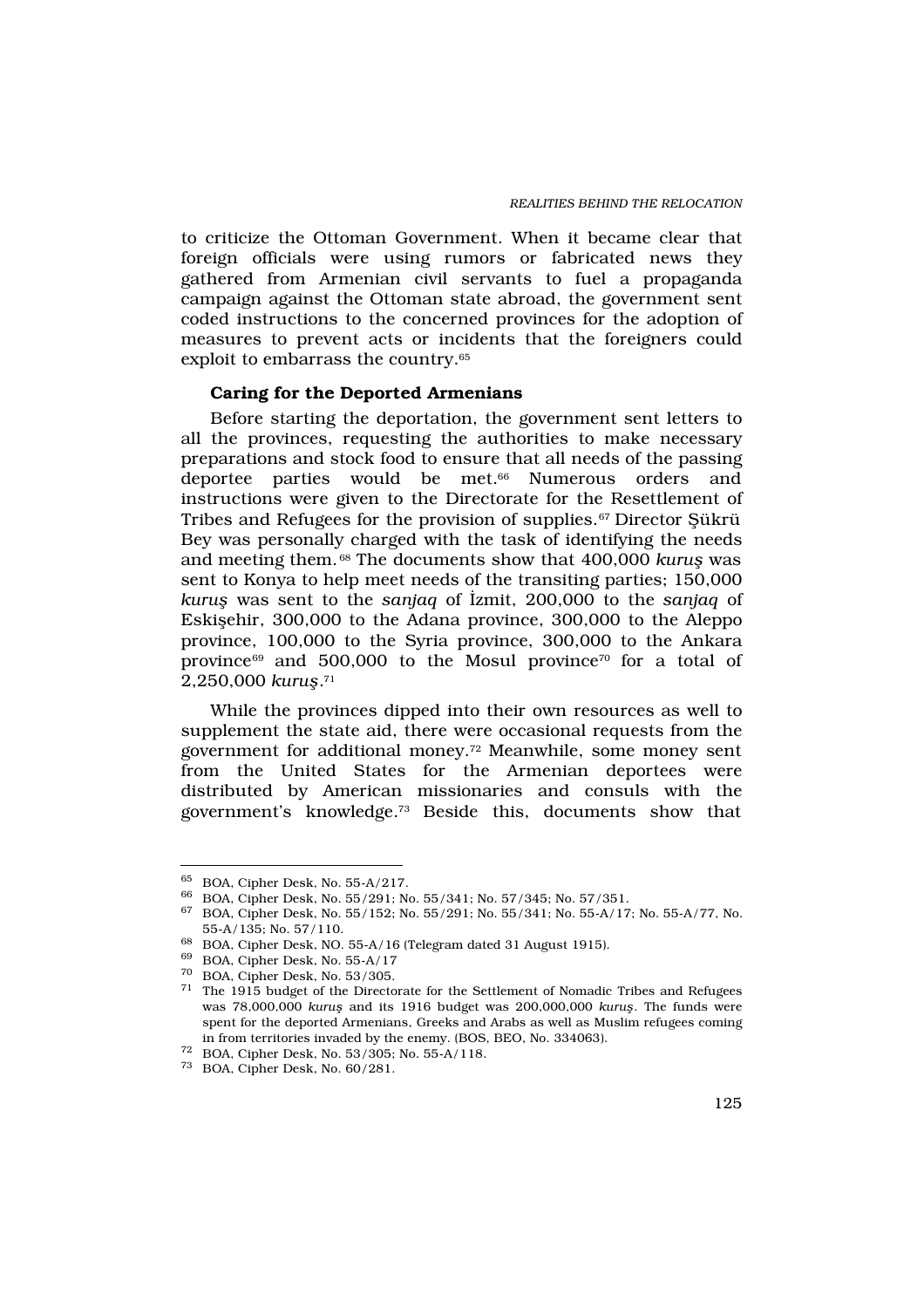Armenians living in the United States also collected some money and secretly delivered it to the deportees.<sup>74</sup>

Apart from spending considerable sums of money for the deportation, the Ottoman Government either postponed or erased the debts the deported Armenians owed to the state or individual creditors. In a telegram he sent to the Marafl prefecture on 1 August 1915, Talât Bey called on the officials not to collect the debts of Armenians.75 Another order sent to all provinces on 4 August 1915, requested the officials to postpone the farm tax and other taxes collected from Armenians subject to resettlement.76 The government also assigned medical personnel to the deported parties to treat the sick.<sup>77</sup> Legal proceedings against the criminals and suspects were also postponed.<sup>78</sup>

### Property of Resettled Armenians

As noted above, with a circular published on 10 June 1915, the property of deported Armenians were put under state custody. The same circular stipulated that perishable goods, livestock, or production facilities which had to be kept operating would be auctioned by special commissions and the proceeds would be sent to the owners. It is understood that the Ottoman Government has shown utmost scrupulousness in the implementation of the instructions. Great care has been shown to prevent corruption. The properties were sold on market value by the Abandoned Property Commissions on behalf of the deported owners who were paid the proceeds.79 On hearing rumors surrounding the auction, the government sent a coded telegram on 3 August 1915, to the prefectures, provinces and the Abandoned Property Commissions, banning state officials from buying property through these sales on the grounds that it will inevitably foster corruption.<sup>80</sup> But subsequently, the ban was lifted in some provinces on condition

<sup>74</sup> BOA, Cipher Desk, No. 60/178.

 $75$  BOA, Cipher Desk, No. 53/200.

<sup>76</sup> BOA, Cipher Desk, No. 54-A/268.

<sup>77</sup> BOA, Cipher Desk, No. 54-A/226.

 $^{78}\;$  In a letter sent by the Justice Ministry on 14 Dec 1915, the Prime Ministry was informed of the decision that the trial of the deportees would be conducted at places they were sent to, while those allowed to stay would be tried at their hometowns.

<sup>79</sup> BOA, Cipher Desk, No. 53/303.

<sup>80</sup> BOA, Cipher Desk, No. 54-A/259.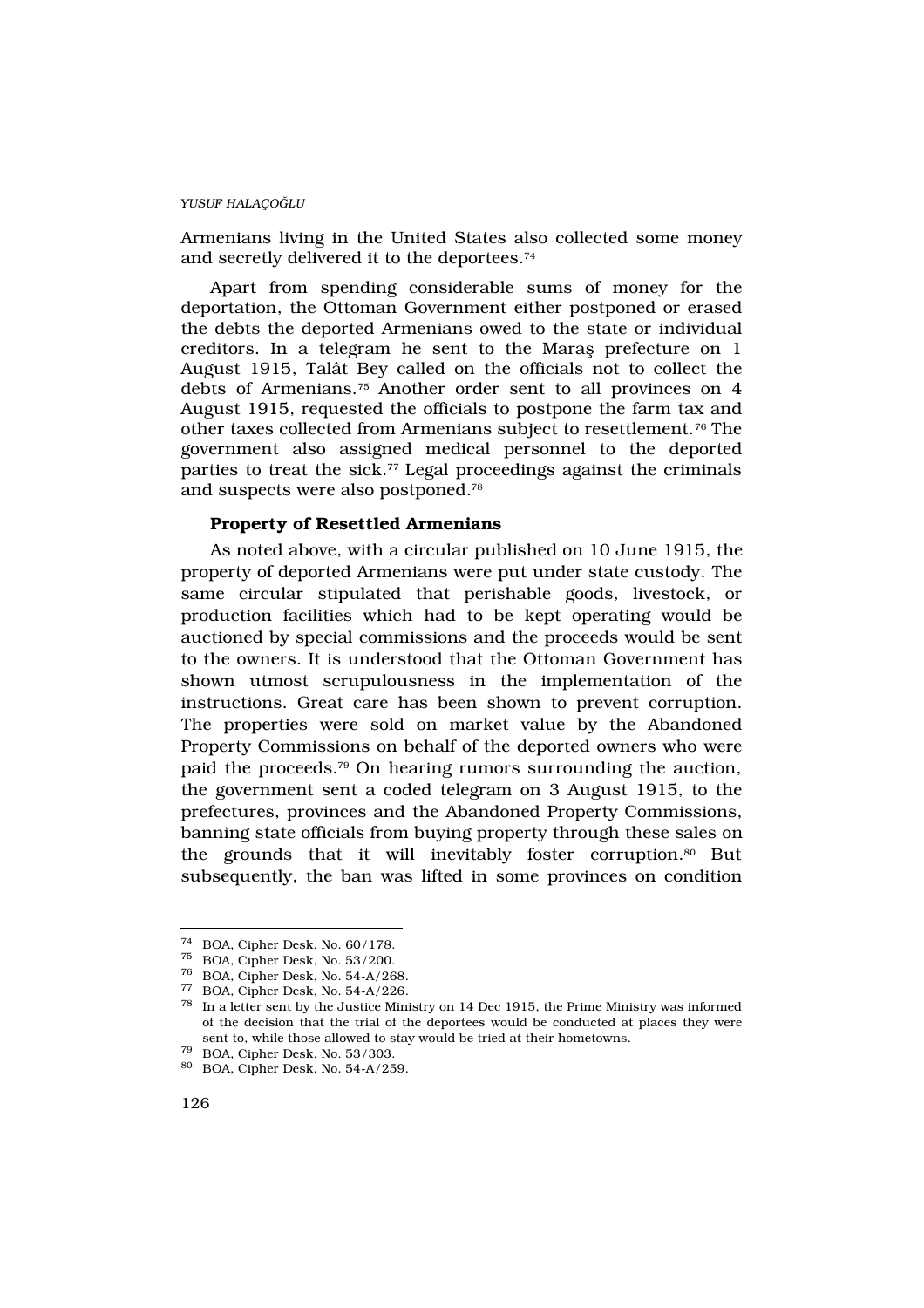that the property was purchased with cash on its true value.<sup>81</sup> The government has not withheld other measures designed to prevent every form of corruption. Indeed, a coded telegram sent on 29 July 1331/11 August 1915, to the chairman of the Abandoned Property Commission in S›vas, measures are requested to prevent corruption and embezzlement.82 Another telegram bearing the same date sent to all the provinces listed the measures and practices to be adopted.83 This directive stipulated the following: (a) No suspicious people will be allowed to enter the evacuated areas; (b) in case some people were found out to have bought property below the normal rates, the sale would be annulled, and property will be auctioned again on true value so as to prevent the illegal acquisition of wealth; (c) deported Armenians will be allowed to take with them any property they wanted; (d) among the belongings which cannot be carried away, those that will deteriorate will be sold, but the durable ones will be protected in the name of their owners; (e) for the unmovable, care will be shown that such transactions as rent, transfer or mortgage will keep linked with the owner and transactions concluded in violation of these articles after the start of the deportation will be annulled; (f) no disputes will be allowed concerning the ownership of these properties; and (g) deported Armenians will be allowed to sell their property to anyone they wished except the foreigners.<sup>84</sup>

The Ottoman officials have tried to implement these stipulations with utmost care. The artistic and commercial institutions left behind by the deportees were turned over with their true value to the housing companies set up for the purpose.<sup>85</sup> The proceeds from the sold property were paid to the exiled owners through the Abandoned Property Commissions.<sup>86</sup>

<sup>81</sup> BOA, Cipher Desk, No. 55/107.

<sup>82</sup> BOA, Cipher Desk, No. 54-A/385.

<sup>&</sup>lt;sup>83</sup> For the texts of the legislated laws concerning the property of deported Armenians, see "Provisional law on the property, debts and the settlement of the left assets of the people deported to other areas", Takvim-i Vekayi, 27 Sept. 1915, No. 2303, Yr. 7, and Y. H. Bayur, Türk nklab Tarihi (History of Turkish Revolution) Ankara, Türk Tarih Kurumu, 1957, III/3, pp. 45-46.

<sup>84</sup> BOA, Cipher Desk, No. 54-A/388.

<sup>85</sup> BOA, Cipher Desk, No. 61/31; No. 60/275; No. 60/277.

<sup>86</sup> BOA, Cipher Desk, No. 57/348; No. 57/349; No. 57/350.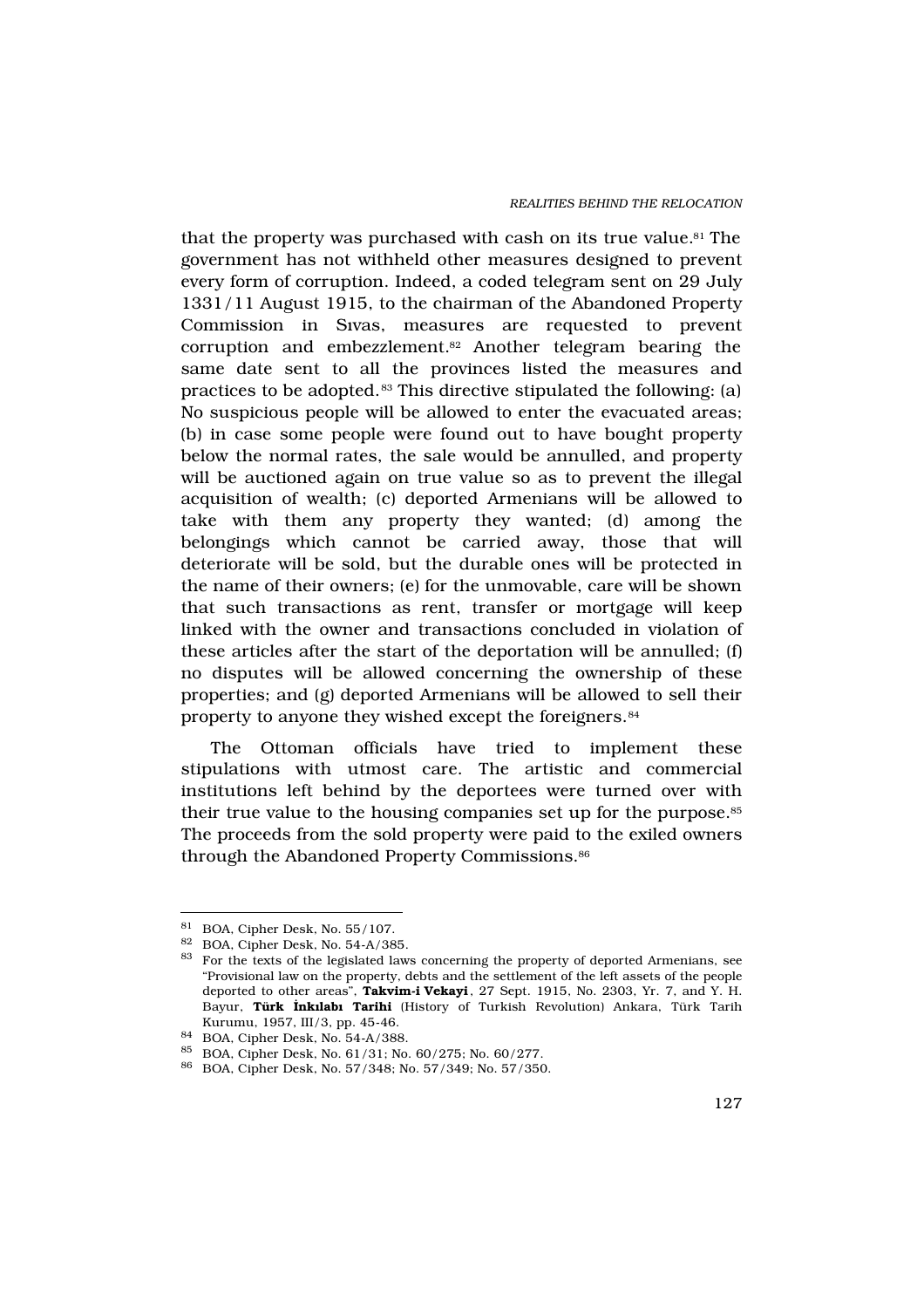# Repercussions Abroad and Relocation in Documents

Foreign observers at the areas of relocation have written that despite the difficulties entailed by the war, the Ottoman Government had carried out the resettlement in an efficient and orderly way. But some countries including Russia, Britain and the United States and the Western press in general have painted a distorted picture of the events. Although U.S. Consul Edward Nathan in Mersin reported that the transport of deportees proceeded smoothly in general, despite certain defects, and that the deportees were provided train tickets as mentioned before,<sup>87</sup> U.S. Ambassador Henry Morgenthau reported the events to his country in a completely different light. The American press used these reports to attack the Turks. The newspapers alleged that Morgenthau had bribed the Ottoman Government to buy the freedom of some Armenians and sent them to America. The U.S. ambassador was also deified as the savior of British, Russian and French nationals in ‹stanbul. All these baseless reports, published in the newspapers, were reported to ‹stanbul by a Turkish citizen living in the United States at the time.88 Beside the U.S. Ambassador,<sup>89</sup> the spread of the contentions that Armenians were massacred can be mainly attributed to Lord Bryce90 and the German Protestant priest Johannes Lepsius.<sup>91</sup> Furthermore, Arnold Toynbee,<sup>92</sup> a member of the Wellington House, was another avid user of information supplied by Morgenthau. The writings of these people have become a chief source for the subsequent books written on the so-called Armenian "genocide".

Similarly, contentions such as the massacre of one million Armenians, contained in the reports of the British consuls in Iran, inflamed the British Parliament, which protested the Ottoman

<sup>87</sup> See: Interior Ministry, EUM, Dept. 2, No. 2D/13.

<sup>88</sup> Interior Ministry, EUM, Dept 2, No. 2F/6.

<sup>89</sup> See: Heath W. Lowry, The Story Behind Ambassador Morgenthau's Story, «stanbul, The  $\cdot$ sis Press, 1990. In this work (pp. 69-77), Lowry says that Morgenthau's memoirs were published almost simultaneously in Europe and the United States, and reveals relations of Morgenthau with Lepsius and Bryce.

<sup>&</sup>lt;sup>90</sup> Great Britain, The Treatment of Armenians in the Ottoman Empire: Documents Presented to Viscount Grey of Fallodon, Secretary of State for Foreign Affairs, London, H.M.S.O., 1916.

 $91$  Le Rapport secret du Dr. Johannes Lepsius sur les massacres d'Arménie, Paris, Payot, 1918.

<sup>92</sup> Armenian Atrocities : The Murder of a Nation, London, Hodder and Stoughton, 1915; The Murderous Tyranny of the Turks, London, Hodder and Stoughton, 1917.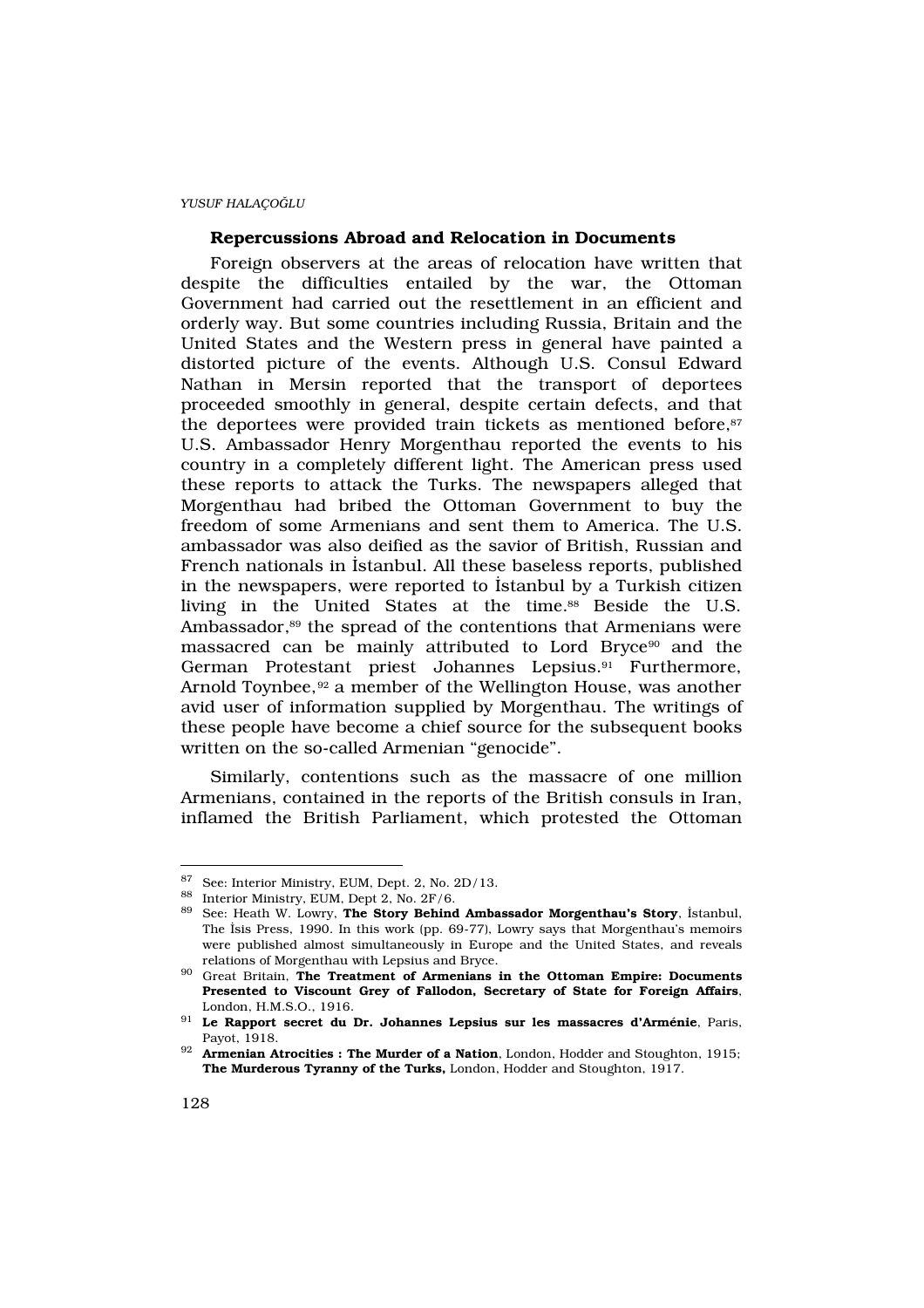Government. Furthermore, in a **Blue Book** published in Britain over the deportation, it was claimed that a third of 1.8 million Armenians said to be living in Turkey had been murdered.<sup>93</sup> Despite these biased articles, a part of the Western press conceded that the incidents were purposefully distorted. In a newspaper published in Stockholm, an article entitled "Massacres in Ottoman Provinces where Armenians Live Peacefully", such claims were brushed off as ludicrous and reasons for their fabrication were explained.<sup>94</sup>

The Ottoman Government has denied British allegations with a statement signed by the Foreign Ministry Undersecretary issued on 4 January 1917.95 The statement argued that the Armenian population hardly reached a million in the Ottoman state, and the total had in fact decreased through successive emigrations before the outbreak of the war. The same document also referred to an article in The Times, in which Germans, too, were held responsible for the massacre of Armenians.<sup>96</sup>

From then until our day, a lot has been written in the West and the United States on deportation. But none were based on genuine documents. Hiding behind fake documents, the Armenians succeeded in deceiving the world for a long time. The tales of Armenian massacre, starting at first with a figure of 300,000 to eventually reach 3 million, have all been based on books that keep referring to each other. But as will be seen from this chapter (the extensive version of which appears in my latest book in Turkish entitled The Armenian Resettlement and Facts: 1914-1918) based on secret documents of deportation kept by the Cipher Office and General Security Directorate (Police), the Ottoman Government officials have repeatedly stressed that the deportation, launched as a necessity dictated by national security, was never aimed to annihilate the Armenians. On the contrary, the state has shouldered heavy financial burdens to provide security and rations for the deportees. Sure of its conduct, the government has even sought the investigation of deportation and its background, in hopes of silencing the Western allegations of massacre. On

<sup>93</sup> Interior Ministry, EUM, Dept. 2, File 1, Document 23.

<sup>94</sup> Interior Ministry, EUM, Dept. 2, No. 2/105.

<sup>95</sup> Interior Ministry, EUM, Dept. 2, No. 2D/17.

<sup>96</sup> BOA, Cipher Desk, No. 59/19.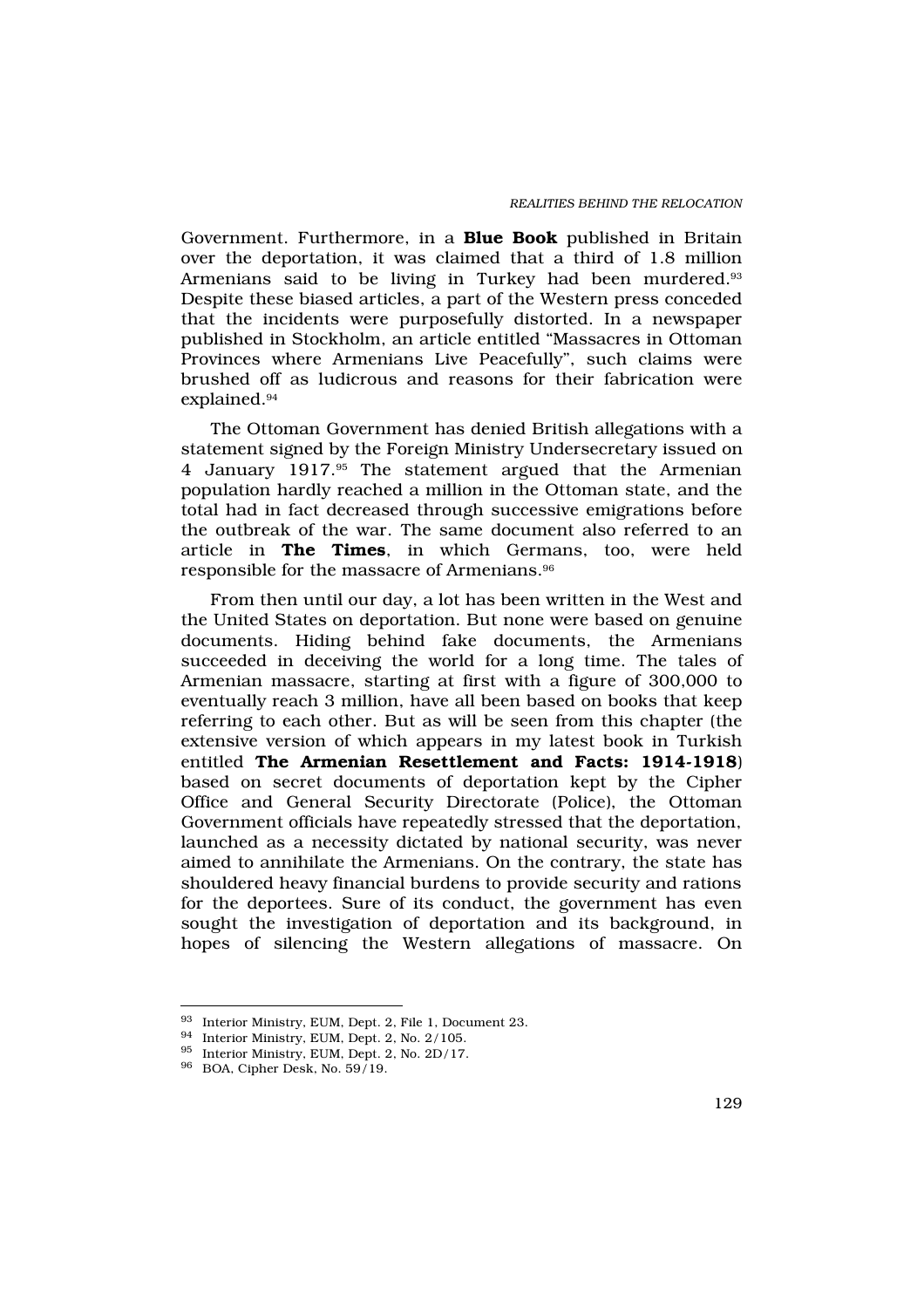13 February 1919, it communicated notes to the Governments of Sweden, Holland, Spain and Denmark, calling on them to contribute two independent jurists to the proposed commission.<sup>97</sup> In their reply sent on 6 May 1919, these states turned down the request.98 During deportation and resettlement that lasted about a year and a half from May of 1915 to the October of 1916, the state could largely protect the lives and property of the deportees through directives sent from the center, or measures taken locally, despite the difficult conditions of the time and an ongoing war. It has shouldered administrative, military and financial burdens as if a new front had been opened. In contrast to what was being done, Russia drove about one million Muslim refugees to the Ottoman territory in hunger and misery at about the same time. Hence, the Ottoman Government had to settle and feed this flood of Muslim refugees, too.

As will be seen from the new documents to be cited below, the transfer of Armenians to their new settlements, the first planned population movement of the century was conducted in great discipline. The number of Armenians in the places they left and in those they arrived were constantly monitored so as not to allow the resettled Armenians to concentrate in one place and disperse them to different towns and villages. The table below was compiled from the documents published in this book concerning the deported Armenians and those allowed to remain behind.<sup>99</sup>

| Provinces and prefectures      | Deported | Remaining |
|--------------------------------|----------|-----------|
| Adana $100$                    | 14.000   | 15-16,000 |
| Ankara (Center) <sup>101</sup> | 21,236   | 733       |
| Kalac $k^{102}$                | 257      |           |
| Keskin                         | 1,169    | -         |
| Haymana <sup>103</sup>         | 60       | -         |
| Nall <sub>b</sub> han          | 479      | -         |

<sup>97</sup> Foreign Ministry, Truce, No. 43/17.

<sup>98</sup> Foreign Ministry, Truce, No. 43/17.

<sup>99</sup> Meanwhile, Armenians in Kastamonu, Bal·kesir, Antalya, «stanbul and Urfa, the Protestant and Catholic Armenians as well as the sick, teachers, orphans and solitary women have not been deported.

<sup>100</sup> Interior Ministry, EUM, Dept. 2, No. 68/77.

<sup>101</sup> Interior Ministry, EUM, Dept. 2, No. 68/66.

<sup>102</sup> Interior Ministry, EUM, Dept. 2, No. 68/79.

<sup>103</sup> Interior Ministry, EUM, Dept. 2, No. 68/66.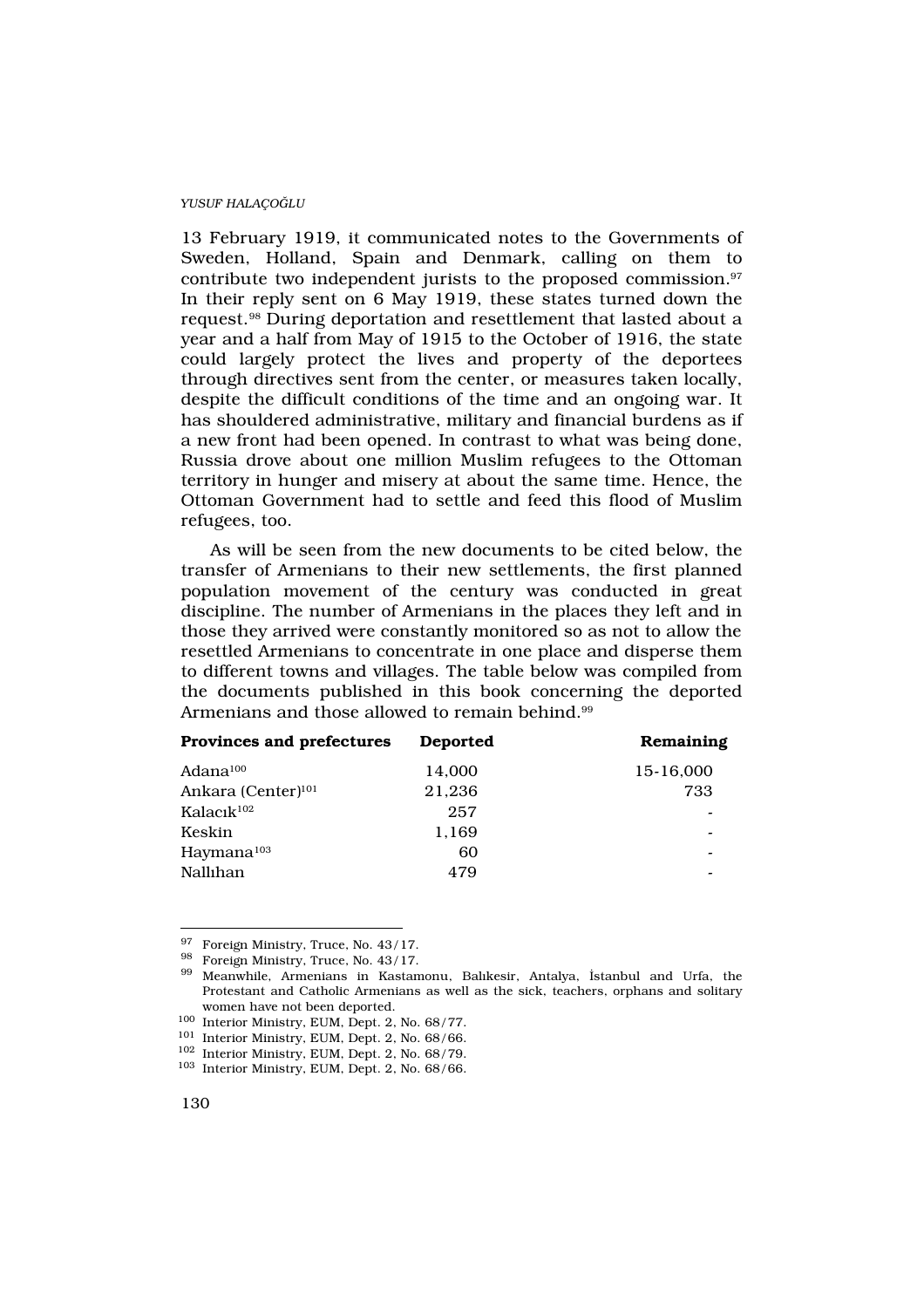REALITIES BEHIND THE RELOCATION

| Sungurlu                            | 576     |       |
|-------------------------------------|---------|-------|
| $Ayd^{\lambda}n^{104}$              | 250     |       |
| $\langle zmir^{105}$                | 256     |       |
| $\rm D\ddot{o}rt\textsc{yol}^{106}$ | 9,000   |       |
| Eskiflehir <sup>107</sup>           | 7,000   |       |
| Aleppo <sup>108</sup>               | 26,064  |       |
| $\langle zmit^{109}$                | 58,000  |       |
| Karahisar-> Sahip <sup>110</sup>    | 5,769   | 2,222 |
| Kayseri <sup>111</sup>              | 45.036  | 4,911 |
| Mamuretülaziz <sup>112</sup>        | 51,000  | 4,000 |
| $S \times Vas$ <sup>113</sup>       | 136,084 | 6,055 |
| Erzurum <sup>114</sup>              | 5,500   |       |
| Diyarbak <sub>r<sup>115</sup></sub> | 20,000  |       |
| Trabzon <sup>116</sup>              | 3,400   |       |
| Yozgat <sup>117</sup>               | 10,916  |       |
| Kütahya <sup>118</sup>              | 1,400   |       |
| Birecik <sup>119</sup>              | 1,200   |       |
| Konya <sup>120</sup>                | 1,990   |       |
| K>rflehir <sup>121</sup>            | 747     |       |

- <sup>104</sup> Interior Ministry, EUM, Dept. 2, No. 68/250.
- <sup>105</sup> Interior Ministry, EUM, Dept. 2, No. 69/260.
- <sup>106</sup> Interior Ministry, EUM, Dept. 2, No. 68/89.
- <sup>107</sup> Interior Ministry, EUM, Dept. 2, No. 68/72.
- <sup>108</sup> Interior Ministry, EUM, Dept. 2, No. 68/76.
- 109 Interior Ministry, EUM, Dept. 2, No. 68/67.
- <sup>110</sup> Interior Ministry, EUM, Dept. 2, No. 68/73.
- <sup>111</sup> Interior Ministry, EUM, Dept. 2, No. 68/75.
- <sup>112</sup> Interior Ministry, EUM, Dept. 2, No. 68/70.
- <sup>113</sup> Interior Ministry, EUM, Dept. 2, No. 68/84.
- <sup>114</sup> Interior Ministry, Cipher Desk, No. 54/9; Interior Ministry, Cipher Desk, No. 54/162. Both documents report that of the deported Armenians, a 500-strong party had been massacred by Kurds between Erzurum and Erzincan. The other document says that the Armenians sent from the Dersim area were killed to a man by the Dersim bandits. Since it is not known how many deportees were in these parties, a putative figure of 5,000 has been accepted.
- $^{115}$  The documents do not clarify how many Armenians were deported from Diyarbakır. But since other documents note that a total of 120,000 deportees, including those who came from other places, were sent on, it is estimated that 20,000 Armenians were sent from Diyarbak›r itself.
- $116$  Interior Ministry, EUM, Dept. 2, No.  $68/41$ .
- <sup>117</sup> Interior Ministry, EUM, Dept. 2, No. 68/66.
- <sup>118</sup> Interior Ministry, EUM, Dept. 2, No. 68/93.
- <sup>119</sup> Interior Ministry, EUM, Dept. 2, No. 68/101.
- <sup>120</sup> Interior Ministry, EUM, Dept. 2, No. 69/34.
- <sup>121</sup> Interior Ministry, EUM, Dept. 2, No. 68/66.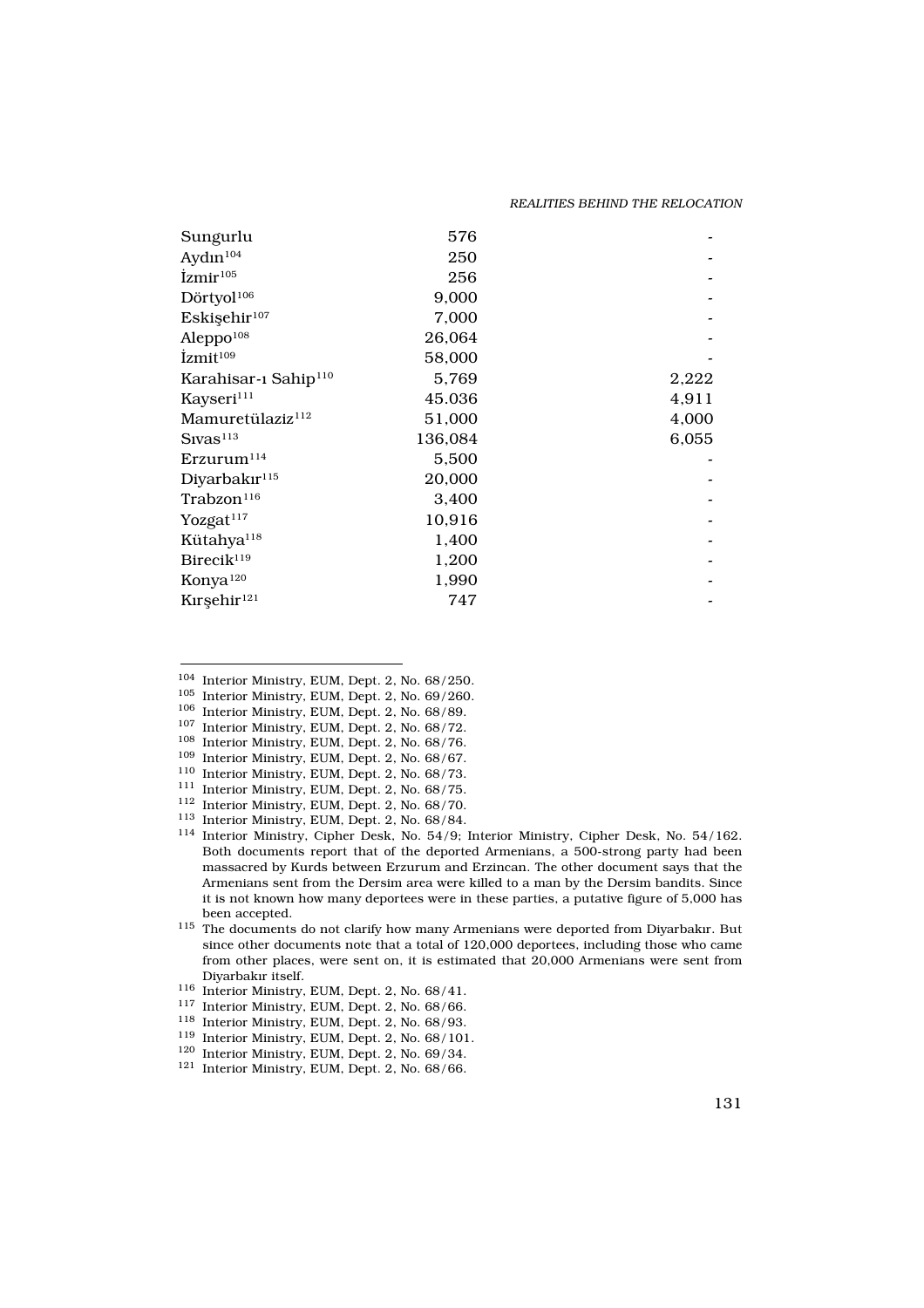| 422,758 | 42,766 |
|---------|--------|
|         | 8,845  |
| 250     |        |
| 36      |        |
| 45      |        |
| 290     |        |
| 30      | -      |
| 390     |        |
| 328     |        |
|         |        |

In a telegram, dated 5 October 1331/18 October 1915, sent from Aleppo by fiükrü Bey, director of the Office for the Resettlement of Tribes and Refugees, it was noted that the number of Armenians sent to Aleppo was estimated to be 100,000.<sup>124</sup> Meanwhile, about 120,000 Armenians had been assembled in Diyarbak›r by 5 September 1331/18 September 1915, to be sent to Mosul and Aleppo, while 136,084 had assembled at Cizre by 15 September 1331/28 September 1915.125 The documents show that some of the people from these groups were resettled at the following areas:<sup>126</sup>

| Province of Syria<br>Menc-Bab-Maarra prefectures | 37,702<br>5.700 |
|--------------------------------------------------|-----------------|
| Urfa-Zor-Mosul                                   | 29.957          |
| Kerek and Havran                                 | 65,147          |
| Hama-Homs                                        | 12,000          |
| Kuneytra-Baalbek-Tebek and Doma                  | 492             |
| Rakka and Obik                                   | 25,000          |
| Zor                                              | 6,120           |
| Aleppo                                           | 30,000          |
| <b>Total</b>                                     | 212,118         |

<sup>122</sup> Figures for Giresun, Perflembe, Ulubey, Sürmene, Tirebolu, Ordu and Görele were supplied in the same document. Interior Ministry, EUM, Dept. 2, No. 68/41.

<sup>123</sup> Interior Ministry, Cipher Desk, No. 63/110.

<sup>124</sup> Interior Ministry, EUM, Dept. 2, No. 68/80.

<sup>125</sup> Interior Ministry, EUM, Dept. 2, No. 68/71; Dept. 2, No. 68/84.

<sup>126</sup> Interior Ministry, EUM, Dept. 2, No. 68/80; No. 69/5-6-7-8-9.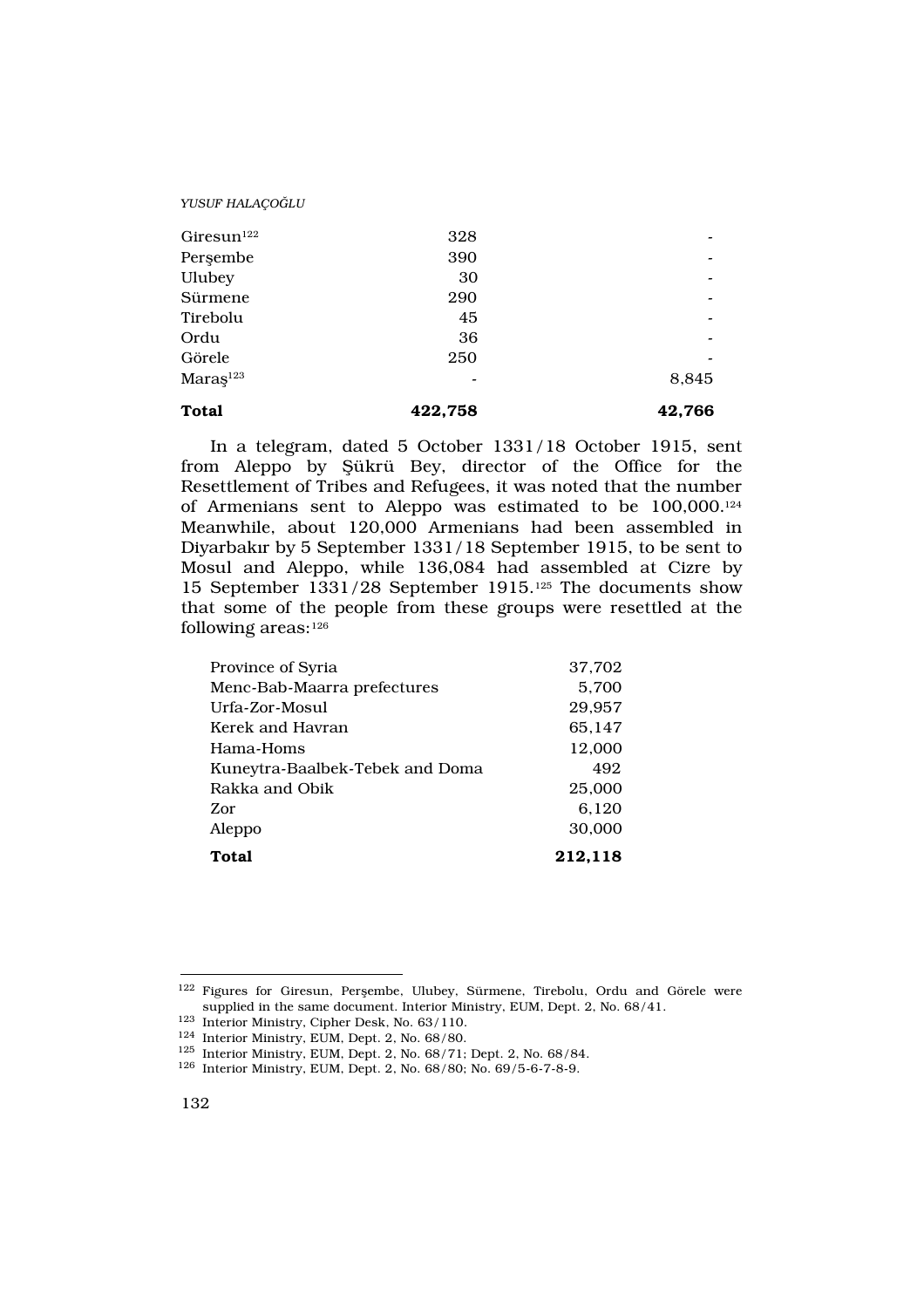In a telegram sent from Nizip on 21 October 1915/3 November 1915, fiükrü Bey reported that the transfer was proceeding smoothly.<sup>127</sup>

Of the people included in resettlement but shown as remaining behind in the above list, those left in Adana were subsequently moved to areas of resettlement.128 The number of the Armenians resettled in the south, thus, totaled 438,758 while those reaching the resettlement area numbered 382,148. So, there is a difference of 56,610 between those who set out and those who made it to their new homes.

This difference stems from the following events according to documents: 500 people were killed between Erzurum and Erzincan, 2,000 more were killed at Meskene between Urfa and Aleppo, and a further 2,000 were killed by bandits and Arab tribes near Mardin. Although no firm figures are available, it is estimated that a similar number, that is, about 5,000 or a little more, were killed in the Dersim area by bandits attacking groups of transiting deportees.129 In the light of these data, it is estimated that about 9- 10,000 Armenians were killed during their deportation. It is also understood from the documents that some others starved to death on the road.130 Apart from these, another 25-30,000 deported are believed to have succumbed to such diseases as typhoid or dysentery,131 raising the number of casualties to some 50,000. As for the rest, some are believed to be those put on the road but later settled at the city they reached when the deportation was suspended. For instance, on 26 April 1916, instructions were cabled to the province of Konya that the Armenians on the roads within the provincial borders should not be sent on, but settled within the province.132 Meanwhile, it is believed that some Armenians marked for deportation had been smuggled out of the country and taken to Russia, Western Europe and the United States. In the documents there are records that about 50,000 of

<sup>127</sup> Interior Ministry, EUM, Dept. 2, No. 68/101.

<sup>&</sup>lt;sup>128</sup> Although the number of deportees arriving at Aleppo was reported to be "around" 100,000 (Interior Ministry, EUM, Dept. 2, No. 68/80), the number has been taken as 100,000.

<sup>129</sup> See: fn. 29-32.

<sup>130</sup> Interior Ministry, Cipher Desk, No. 57/110.

<sup>131</sup> Interior Ministry, EUM, Dept. 2, No. 68/81; see also Interior Ministry, Cipher Desk, No. 57/51; No. 57/71.

<sup>132</sup> Interior Ministry, Cipher Desk, No. 63/119.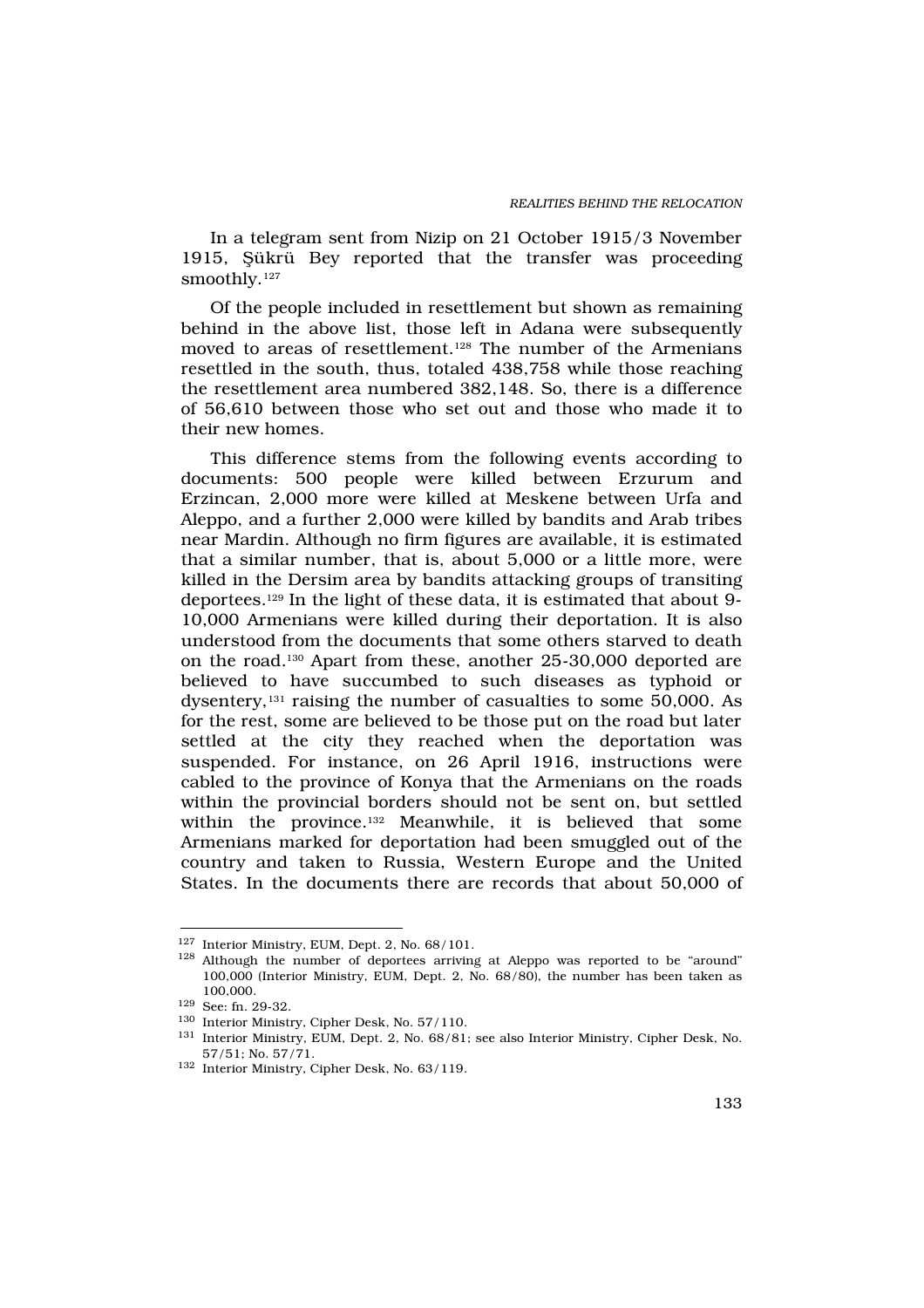the Armenians under arms had defected to the Russian Army and 50,000 others were trained in the U.S. Army for the past three or four years to fight the Turks. A letter sent by an Armenian living in the United States to Murad Muradyan, a lawyer in Mamuretülaziz, contains such information.133 The letter explicitly states that some Armenians had been spirited into Russia and the United States, and about 50,000 American-trained soldiers were about to leave for the Caucasus. All these documents make clear that large numbers of Ottoman Armenians were dispersed to many countries, headed by the United States and Russia, before and during the war. For instance, in a letter he sent to General Security Directorate on 19 January 1915, Artin Hotomyan, an Armenian on a trading visit to the United States, wrote that thousands of Armenians were being smuggled into America, and that they were living in hunger and misery.134 The same letter informed the officials that an ‹stanbul-based network had been smuggling the Armenians in the Ottoman state into the United States in return for material gain. One member of the gang was identified as Aramoyis from Kayseri, the son of Karabet, a shoemaker. This man was hiding the clothes of deserting Armenian soldiers, and were helping them escape to America or other countries in return for five or ten lira, the informer wrote. At the end, Hotomyan wrote that the reason he supplied this information was not connected with any feeling of grudge or personal hatred, and asked it to be accepted as a humanitarian duty and a service to the country.

Such information show that there is no great discrepancy between the number of Armenians deported from Asian and European provinces of the domain, and the number of those who reached their destinations, and that there had been no deliberate and systematic murders on the road as alleged. Meanwhile, since the number of deported Armenians were about half a million, the total Armenian population of the Ottoman state appears to be somewhere between 600,000 and 800,000, including Catholic and Protestant Armenians, the Armenian community of ‹stanbul that was likewise exempted from deportation, and finally the Armenians living in provinces partly or fully occupied by the Russian Army, like Erzurum, Van and Kars. In fact, in a 1918 report he sent to

<sup>133</sup> Interior Ministry, EUM, Dept. 2, No. 2F/14.

<sup>134</sup> Interior Ministry, EUM, Dept. 2, No. 2F/94.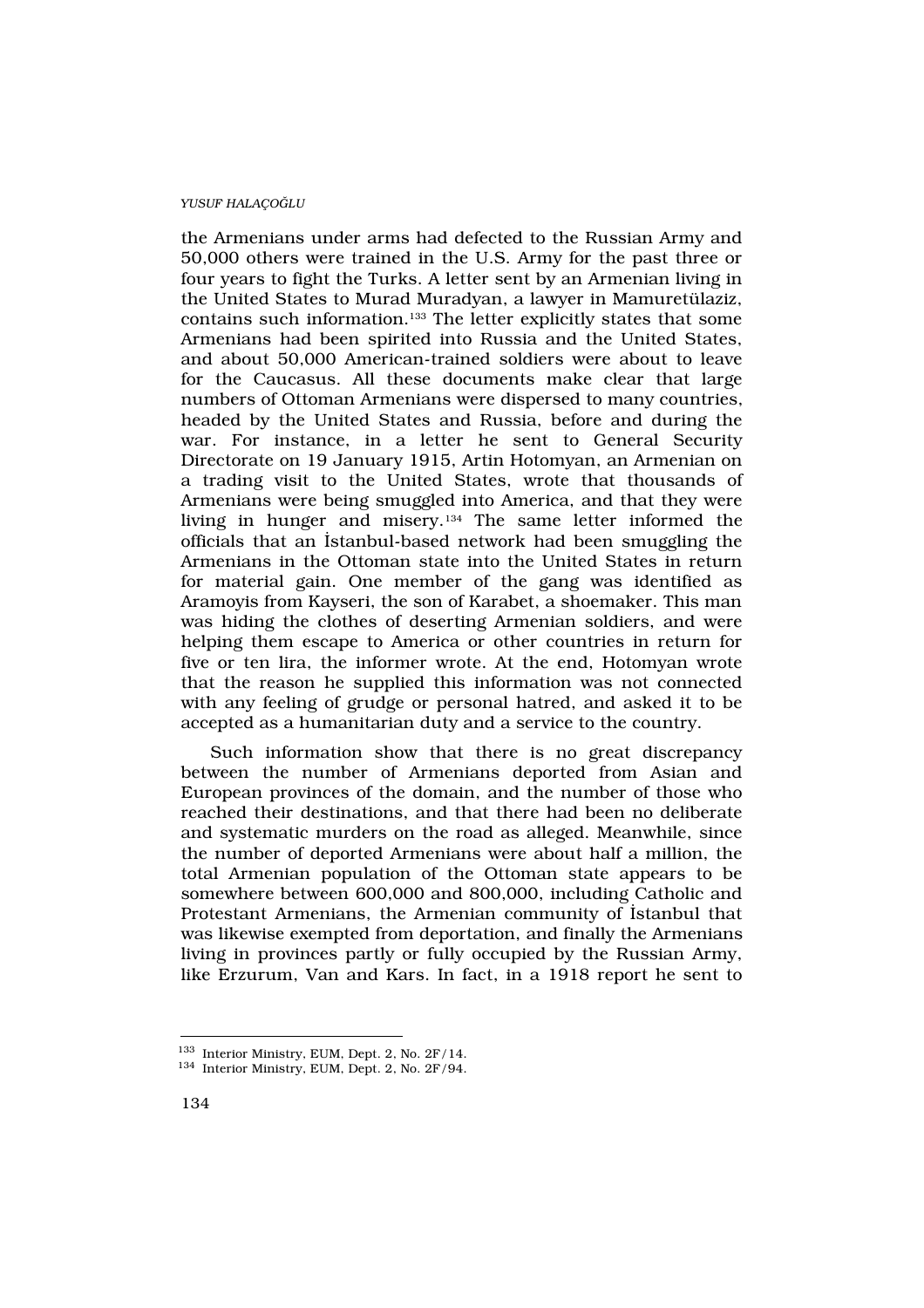Monsieur Gout, the representative of the French Foreign Ministry, Armenian Delegation Chief Boghos Nubar Pafla gave the breakdown of Armenians dispersed to various areas after the deportation as follows:

| 250,000 |
|---------|
| 40,000  |
| 80,000  |
| 20.000  |
|         |

The Armenian representative argued that the number of the deportees was not confined to this total of 390,000, but actually ran into 600-700,000 that he said, excluded the exiles dispersed to here and there in the deserts.135 But it is clear from the figures supplied by Boghos Nubar Pafla, that 290,000 were those who left Ottoman territory without being exiled -since none were sent to Caucasia or Iran. So, if one subtracts 290,000 from the "600- 700,000" deportee number given by the Armenian representative, then one arrives at the 400,000-plus total we have given, using authentic data taken from the government or police archives of the time. This also proves that the bulk of the deportees had safely reached their destinations, leaving no support for the claims of genocide. Indeed, following a meeting with Zenop Bezjian, the representative of Protestant Armenians, U.S. Ambassador Henry Morgenthau, has noted in his diary, his deep surprise over Bezjian's remarks. In the following passage, Morgenthau describes his conversation with the Armenian dignitary:

"Zenop Bezjian, Vekil (Representative) of Armenian Protestants, called. Schmavonian introduced him; he was his schoolmate. He told me a great deal about conditions (in the interior). I was surprised to hear him report that Armenians at Zor were fairly well satisfied; that they have already settled down to business and are earning their livings; those were the first ones that were sent away and seem to have gotten there without being massacred. He gave me a list where the various camps are and he thinks that over one half million have been displaced. He

<sup>&</sup>lt;sup>135</sup> Bilâl fiimflir, Les Déportés de Malte et les allégations arméniennes, Ankara, Ministère des Affaires Etrangères, 1998, p. 49 ( from: Archives des Affaires Etrangères de France, Série Levant, 1918-1928, Sous Série Arménie, Vol. 2, folio 47).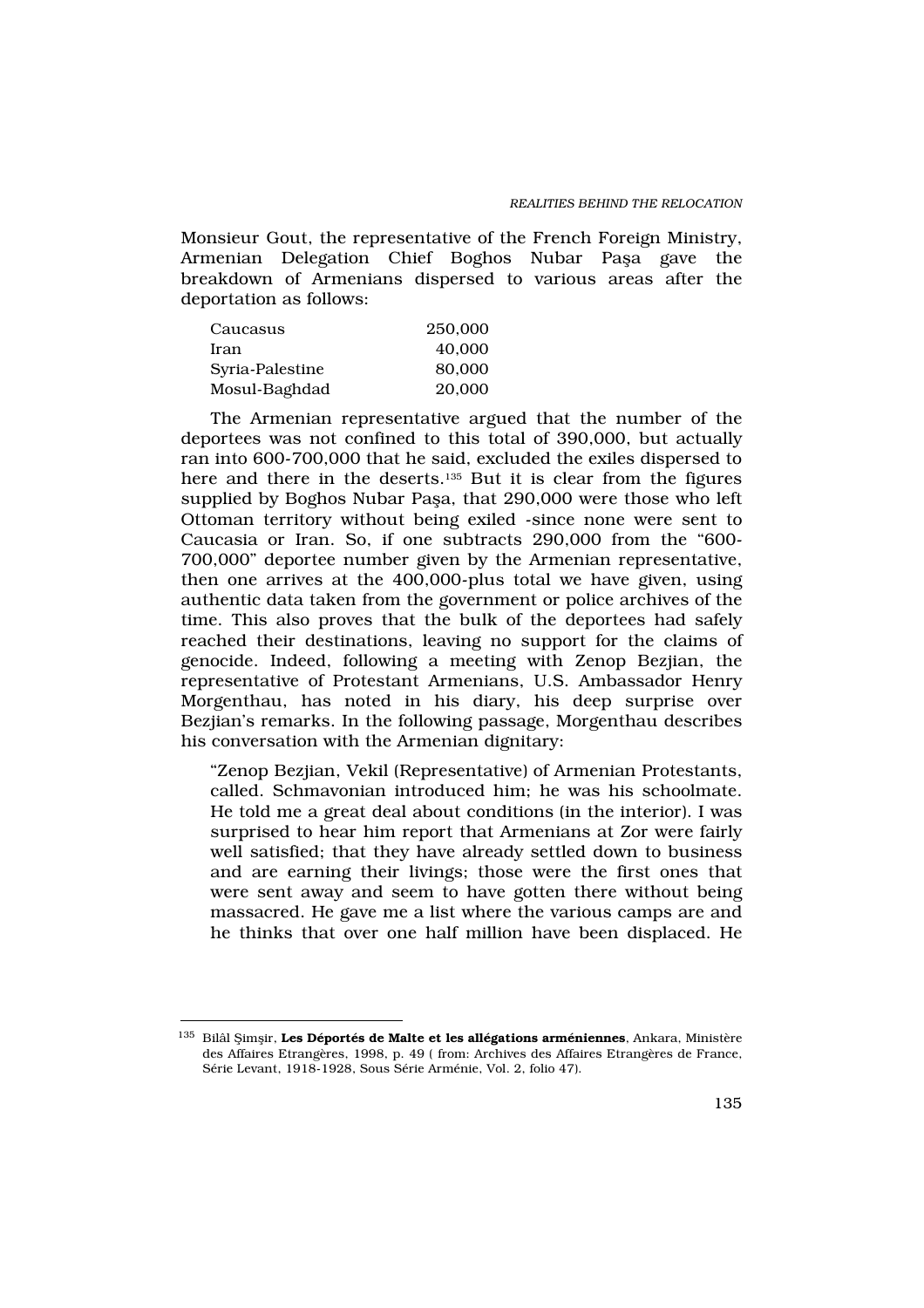was most solicitous that they should be helped before winter sets in".<sup>136</sup>

The passage above is illustrative in that it shows how the ambassador was taken aback on learning the contentment of the Armenians from the mouth of another Armenian.

As explained above, the decision on deportation had been taken after the Armenians, seeing the time as ripe for breathing life to the dream of an independent Armenia, stabbed their state in the back when it was occupied with the war. The documents reveal how the Russians deceived and instigated the Armenians.<sup>137</sup> Taken in by the Russian promises that the territories captured in war would be given to them and their independence would be recognized, Armenians have set up several revolutionary associations.138 A verse written by the son of an Armenian named Murad shows the intentions of the Armenians without any room for doubt.139 Having started their acts of terrorism before the deportation, they were seen to keep them up during the transit of deportees as well. The fact that they have collaborated with the enemy and engaged in massacres against the Muslim population, not only at the border areas, but also deep inside were borne out by Turkish as well as Russian documents.140 There are documents showing that the Armenian atrocities continued even after the war. One example what were in store for the Muslims was displayed in 1920, when a 1200-strong unit entered Nakhechevan under the command of an Armenian named Hanov. <sup>141</sup> It is also clear from the cables dated 18 and 22 February 1336/3 and 7 March 1921 sent by Mümtaz Bey, the vice-governor of the Mamuretülaziz province, the Armenians who came under French protection were dreaming of an independent Armenia stretching from the Amanos Mountains to Adana.<sup>142</sup>

<sup>136</sup> Lowry, op. cit., pp. 50-51.

<sup>137</sup> BOA, Cipher Desk, No. 45/115 (With the telegram dated 23 Sept. 1916, the provinces of Van, Bitlis, Mamuretülaziz, Adana, Diyarbakar and Sayas were given instructions in this respect).

<sup>138</sup> BOA, BEO, No. 328331; No. 337081; BOA, Cipher Desk, No. 56/382.

<sup>139</sup> Interior Ministry, EUM, Dept. 2, Folder 1, doc. 45/2.

<sup>140</sup> BOA, Cipher Desk, No. 61/50; No. 62/24; No. 63/175; No. 64/92; No. 64/163; No. 64/194; No. 66/51; No. 66/56; No. 66/192; BOA, BEO, No. 343464.

<sup>141</sup> Letter from the Interior Ministry sent to the Prime Ministry on 1 Febr. 1920 (BOA, BEO, No. 341351).

 $^{142}\,$  Interior Ministry, EUM, No. 2 F/3; Interior Ministry, EUM, File 2 F/5.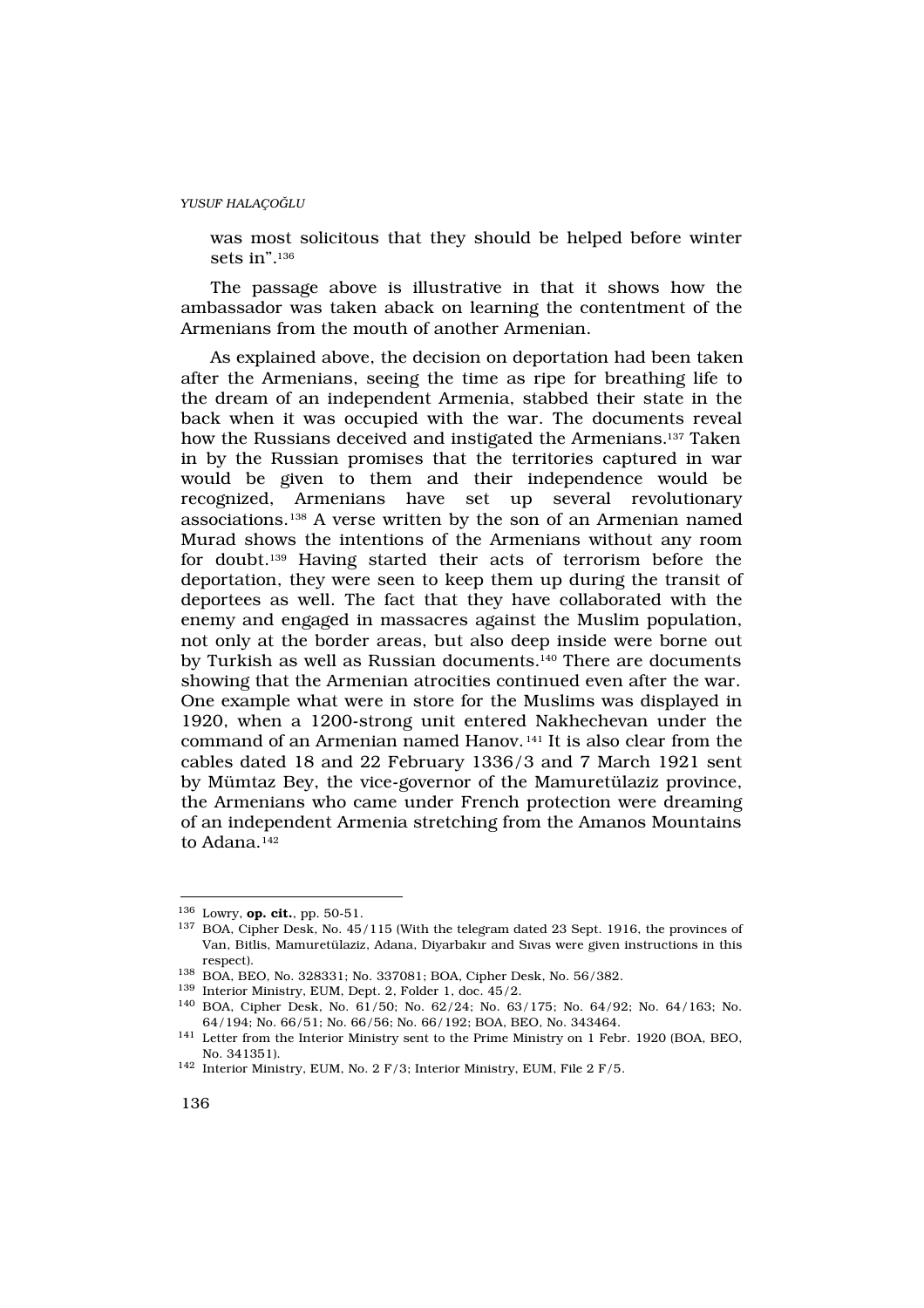In the end, the Ottoman Government decided on publishing the documents of 'Armenian atrocities' in a book, and sent instructions to all provinces for the collection and dispatch of such documents describing the Armenian acts of cruelty and the pictures of captured arms and bandits.<sup>143</sup> In the light of these documents, The Objectives and Revolutionary Activities of Armenian Committees Before and After the Proclamation of Constitutional Monarchy was published.<sup>144</sup>

### Armenians after Resettlement

During its course, there were times when the deportation was halted due to congestion or climatic reasons. With instructions sent to the provinces after 12 November 1331/25 November 1915, the officials were informed that deportation was provisionally stopped because of winter.<sup>145</sup> On 21 February 1916, all provinces were ordered to stop sending off deportees. But it was clarified that the order did not cover those engaged in anti-government activities, who would be immediately rounded up and sent to the sanjaq of Zor.<sup>146</sup> But just twenty days later, the Ottoman Government issued another general order on 2 March 1332/15 March 1916, announced that relocation was terminated "due to administrative and military reasons", and the provinces were told not to send away Armenians on any account.<sup>147</sup>

Meanwhile, because the Armenian population was largely sent to Syria and nearby provinces, the Armenian Patriarchate in ‹stanbul was abolished and moved to Jerusalem on 28 July 1332/10 August 1916. In a parallel move, Sis and Akdamar chapters were combined and likewise transferred to Jerusalem.<sup>148</sup> Sahak Efendi, the former Catholicos of Sis, was appointed as the head of the new patriarchate.<sup>149</sup>

<sup>143</sup> BOA, Cipher Desk, No. 62/21 (App. LX).

<sup>144</sup> ‹stanbul, Matbaa-i Orhaniye, 1332 (1916).

<sup>145</sup> BOA, Cipher Desk, No. 57/273; No. 58/124; No. 59/123; No. 60/190.

<sup>146</sup> BOA, Cipher Desk, No. 61/72.

<sup>147</sup> BOA, Cipher Desk, No. 62/21 (App. LX).

<sup>&</sup>lt;sup>148</sup> For the new regulations set for Armenian Patriarchate in 1916, see Bayur, Türk nk lâb Tarihi (History of the Turkish Revolution), III/3, p. 57-59.

<sup>149</sup> BOA, Cipher Desk, No. 66/202; No. 66/220; No. 63/136.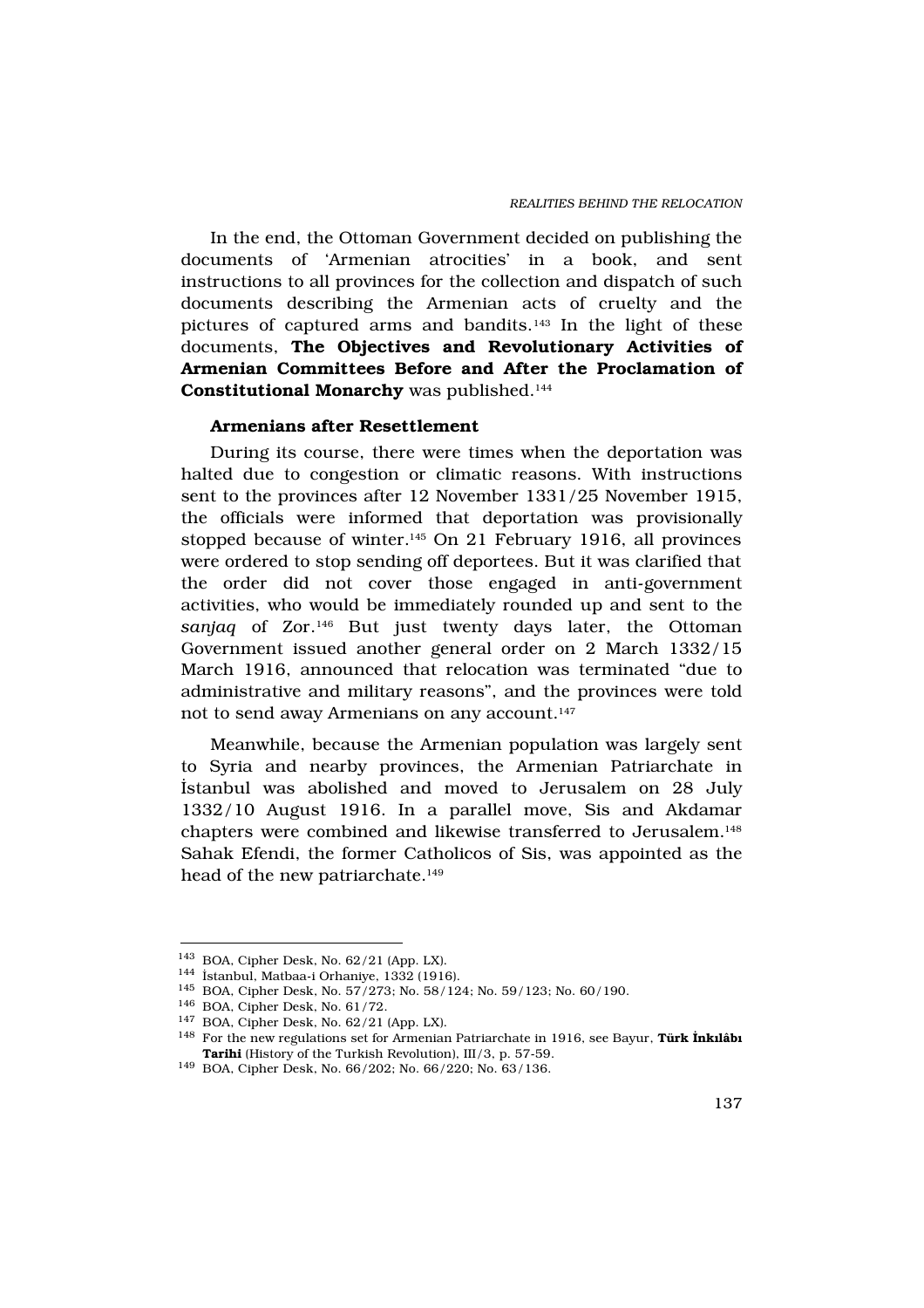### The Decree for Return

After the end of World War I, the Ottoman Government issued a decree, announcing that the deported Armenians were free to return. In a letter to the Prime Minister's Office dated 22 December 1334/4 January 1919, Interior Minister Mustafa Pafla informed that the necessary instructions were sent and preparations were made to arrange the transport of Armenian deportees who wished to return to their original places.150 According to the government decree for return dated 18 December 1334/31 December 1918, (a) only those who wished to return would be sent, and no others would be touched; (b) necessary measures would be taken to ensure that those repatriated would not suffer on the roads and on their return would find shelter and livelihood; to prevent any surprises, returning deportees would be sent only after the officials of the place of return were contacted and necessary measures were completed; (c) those returning under these terms would be given back their homes and land; (d) any refugees settled in the homes of returning deportees would be evicted; (e) not to leave anyone without shelter, several families would be provisionally accommodated together if necessary; (f) buildings like churches or schools and their revenue-bringing assets would be returned to the community; (g) if so wished, the orphaned children would be given to foster parents or the community to be looked after; (h) those who had converted would be able to return to their former religion if they wished; (i) of the women converts, those married to Muslim men would be free to take up their former religion; if they return to their original faith, the wedlock with their husbands would automatically dissolve; matters pertaining to those who do not want to return to their original faith or part with their husbands would be settled by courts; (j) untouched Armenian property would be returned to their owners, while the return of the property turned over to the Treasury would be subject to the approval of the local estate officials; detailed guidelines would be published for such transactions; (k) the real estate sold to (Muslim) refugees would be handed back to the returnees; article 4 will be strictly implemented in this respect; (l) if the refugees had done repairs or extensions to the houses and shops in their possession to be returned to their former owners, officials would see to it that rights

<sup>150</sup> BOA, BEO, No. 341055. This letter from the Interior Ministry has been transferred by the Prime Minister's Office to the Justice Ministry.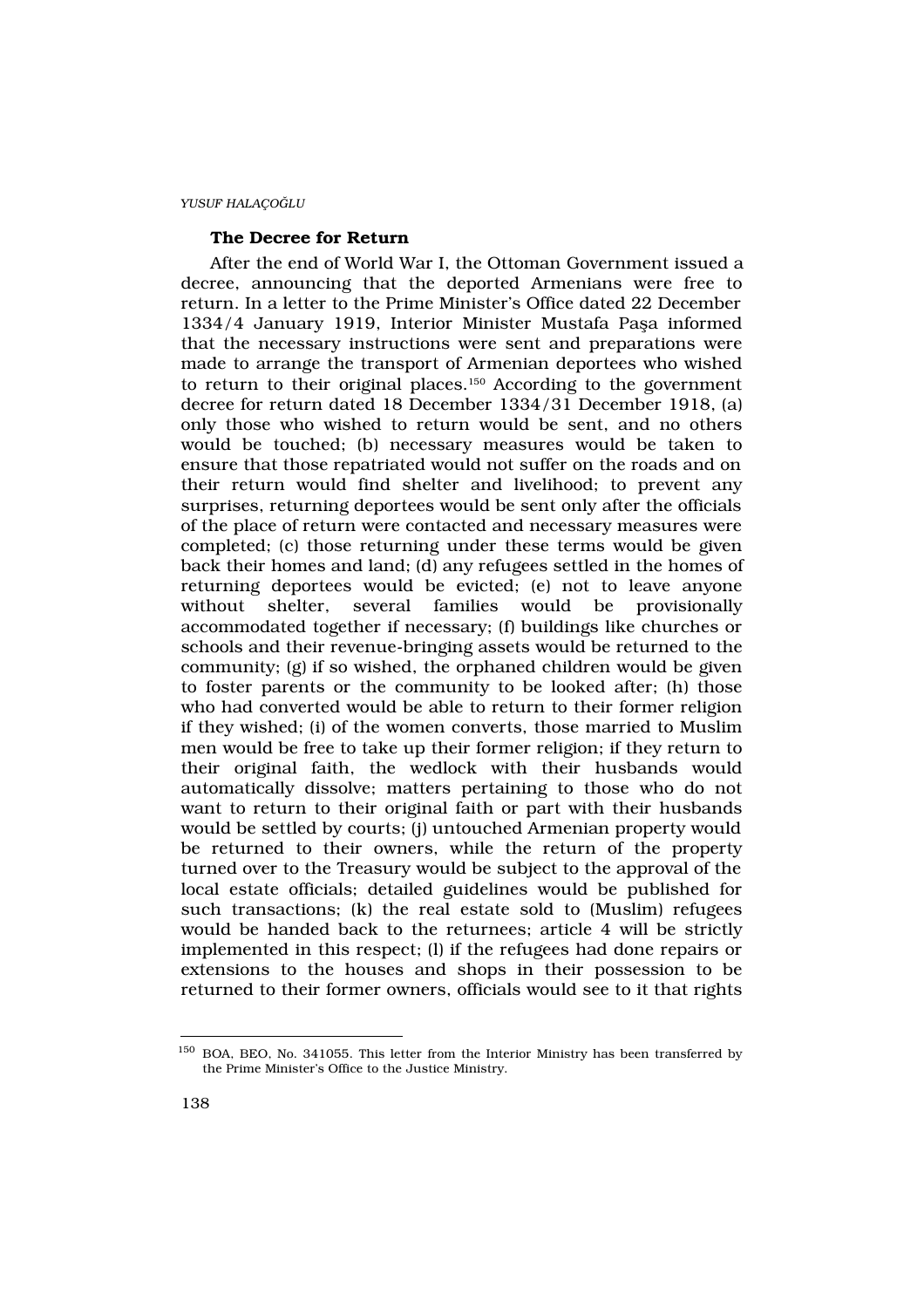of both sides would be safeguarded; (m) the cost of transport and food for the needy returnees would be met from the War Ministry funds; (n) the Government would be told how many people were sent back, and with immediate effect would be sent regular reports on the 15th and the end of each month, showing the number and destinations of returnees sent back; (o) the Armenians who left the Ottoman country by themselves would not be allowed to return until further notice.

The articles of the above decree also applied to the returning Greek refugees.

### **Conclusions**

One can conclude that the deportation of the Armenians who betrayed the Ottoman armies on the Caucasus front in World War I and assisted the Russian occupation of the Ottoman provinces of Van, Kars and Erzurum should be seen as legitimate self-defence to which every nation is entitled. The armed terrorism carried out by secret societies and armed bands of independence-seeking Armenians instigated by great powers such as Russia, Britain, France and Germany, bent on partitioning the Ottoman state, has resulted in the massacre of large numbers of defenceless Turks. The massacres carried out in the Kars, Van, ‹zmit, Erzurum, Bitlis and other Ottoman provinces assumed dimensions, which caused even the commanders of the Russian occupation forces to revolt.<sup>151</sup> Indeed, documents expose that in Kars and Ardahan alone, about 30,000 Muslims were murdered by the Armenians and Russians,<sup>152</sup> with the number going up to several hundred thousand when calculated for all Ottoman provinces.

As a precaution, the Ottoman state had to recourse to forced resettlement, starting with Armenians in the areas closest to the theatre of war. When the Armenian gangs kept up their atrocities and continued to supply information to the foreigners detrimental to the security interests of the country, the scope of the deportations was expanded to include all other Armenians, except the populations of ‹zmir and ‹stanbul, as well as the Protestants, Catholics, orphans, solitary women and the sick. The Armenians known to be loyal to the state were also excluded.

<sup>151</sup> Foreign Ministry, Great War, Folder 173/5.

<sup>152</sup> Foreign Ministry, Great War, Folder 122/4; Folder 122/6.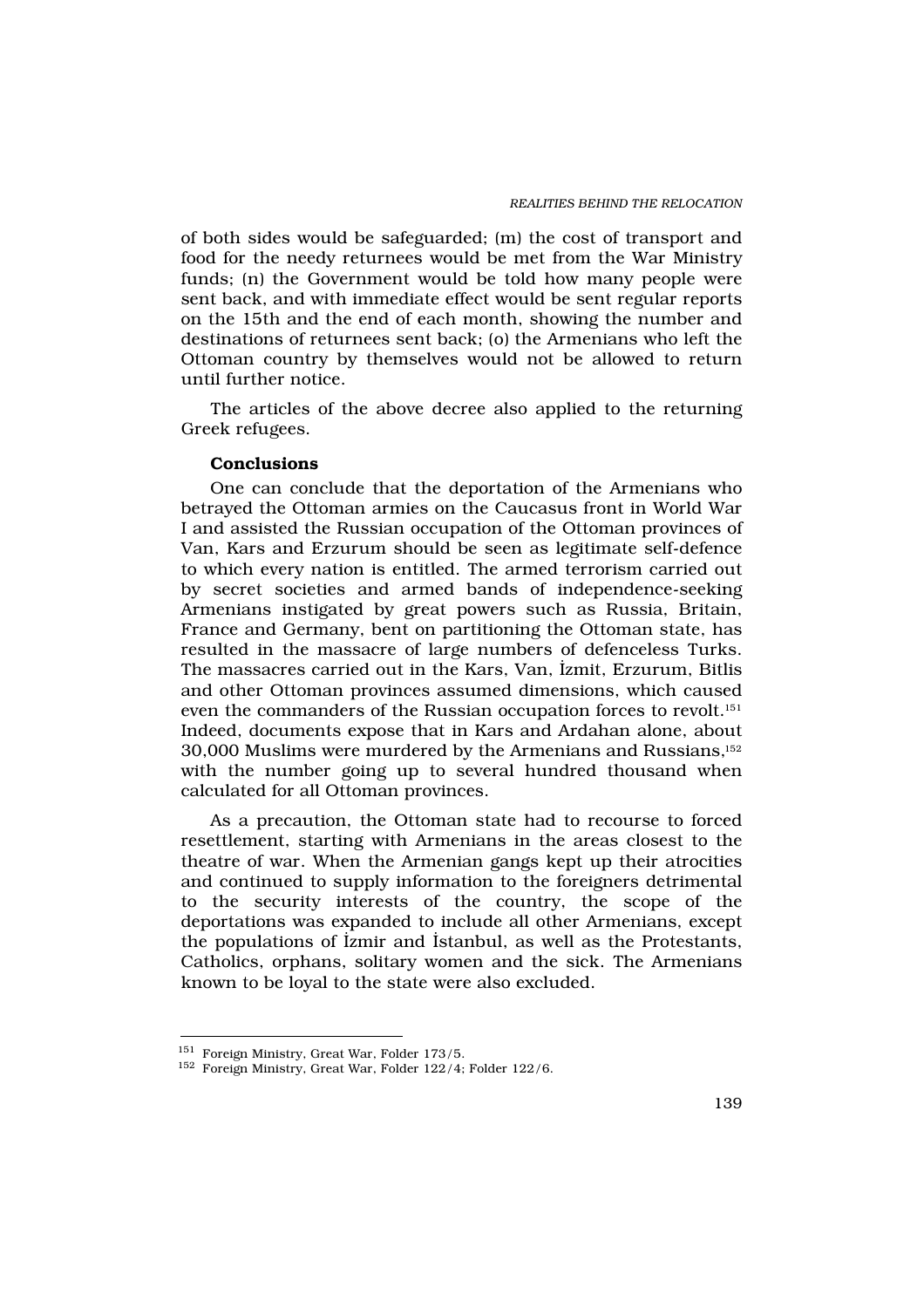The deportation, of course, was painful. Displacing thousands of people suddenly and resettling them is not an easy task. Yet, advance planning of the routes and staging areas, wide use of railway stations as dispatch centers, the use of trains to transport the bulk of deportees, distribution of rations by the state, assignment of medical personnel and gendarmes to the departing parties, have turned the deportation into one of the most orderly population movement of the past century. Of course, during the deportation, moving groups occasionally came under attack from vengeful people and about 9-10,000 Armenians were massacred.

Besides, there had been deaths due to contagious diseases, which is normal in such massive population movements as seen during the immigration of European Turks to Anatolia. No doubt, none of these were things desired by those who gave the order for deportation. Indeed, the government continuously took measures against corruption, and those seen to have engaged in immoral behaviour were punished. With the end of the war, the decree permitting the return of deportees was issued.153 Those who converted to avoid deportation were allowed to return to their original faith. Orphaned Armenian children kept by Muslim families were turned over to a commission set up by the Armenians;<sup>154</sup> the returnees received state rations for a while,<sup>155</sup> committees were set up to investigate complaints and identify those who have mistreated the Armenians,<sup>156</sup> their property were returned to those who came back,157 travel expenses of the returnees were met,<sup>158</sup> they were exempted from certain taxes,<sup>159</sup> their belongings kept safe at public offices were returned,160 and commissions were set up to look into matters concerning the return of property.

All these show, once again, that the Ottoman Government had no intention to subject the Armenians to genocide, that it resorted to deportation as a precaution for its security and implemented it

<sup>153</sup> Foreign Ministry, Truce, No. 43/34.

<sup>154</sup> BOA, Cipher Desk, No. 96/248.

<sup>155</sup> BOA, Cipher Desk, No. 96/279.

<sup>156</sup> BOA, Cabinet Letters, No. 213/60.

<sup>157</sup> BOA, Cipher Desk, No. 99/35.

<sup>158</sup> BOA, Cipher Desk, No. 95/124.

<sup>159</sup> Interior Ministry, Political Div., No. 53/2.

<sup>160</sup> BOA, Cipher Desk, No. 96/230.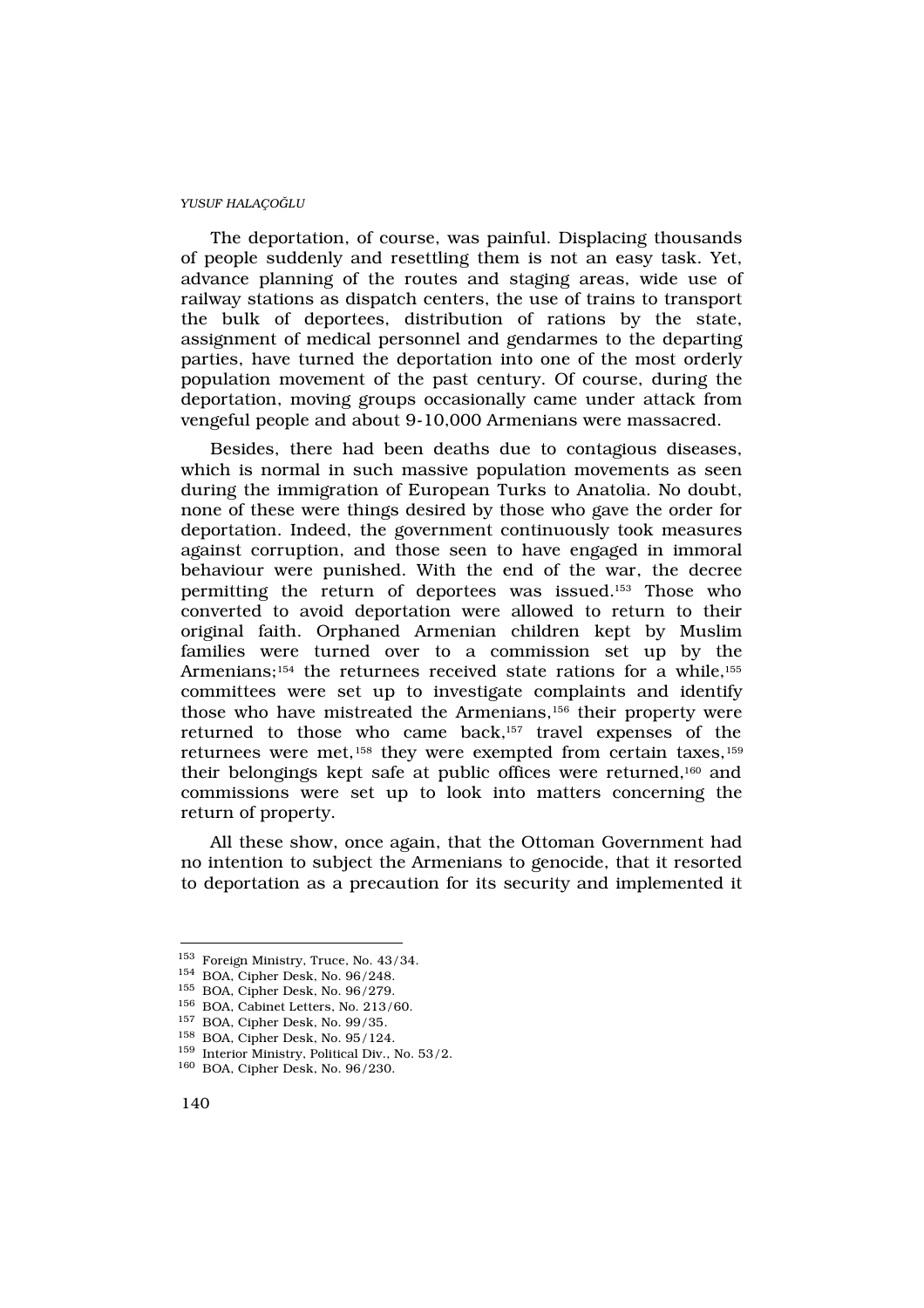only during the war, and that it allowed the Armenians to return after its end. In fact, large numbers of Armenians accompanied Russian, British and French forces that occupied Turkey at the end of the war, and again large numbers of Armenians left Turkey after the occupation forces withdrew. The decisions and measures mentioned above are not the ones that a state aiming at genocide would normally take. Secret documents, kept in the archives of the Cipher Office and Directorate of General Security attached to the Interior Ministry, do not contain even a single article that might be regarded as suggesting an intention of massacre or genocide. Documents show that deportation was closely monitored and photographed by many foreign observers and diplomats, particularly the U.S. consuls. Strangely, however, in Europe and in the United States, deportation has been presented to the public as genocide against the Armenians, with the claim largely based on the reports of the U.S. ambassador in ‹stanbul and some Western journalists. This hostile attitude may be attributed to the feeling of frustration when the Ottoman Government launched deportation as a means of disrupting the plans for the partition of the country.

Some historians of the countries that accuse Turkey of genocide have been studying the Ottoman archives for years. Researches of foreign scholars have been published in their respective countries and have made important contributions to the understanding of history. The archive documents made available to historians were referred to as first-hand sources in the books they published. That makes it difficult to understand how the Western critics can cast doubt on the authenticity of the documents concerning the Armenians in the Ottoman archives to which over 6,000 foreign scholars have attached great importance. It is surprising and saddening to see that books published by Turkish researchers are undermined with the same political bias that prevailed in 1915. I think it will be futile to propose a comprehensive joint research by American, European and Turkish scholars, extending from the outbreak of the first Armenian rebellions, to the end of the deportation; from the sources of Armenian arms, to the charges of genocide, with unrestricted access to the Ottoman, Russian, German, British, French and American archives, as it will be rejected just like the Ottoman proposal in 1919 for the appointment of a neutral commission to investigate the allegations. How else the blood-baths carried out by the French in Algeria, by the British in India and Africa, by the